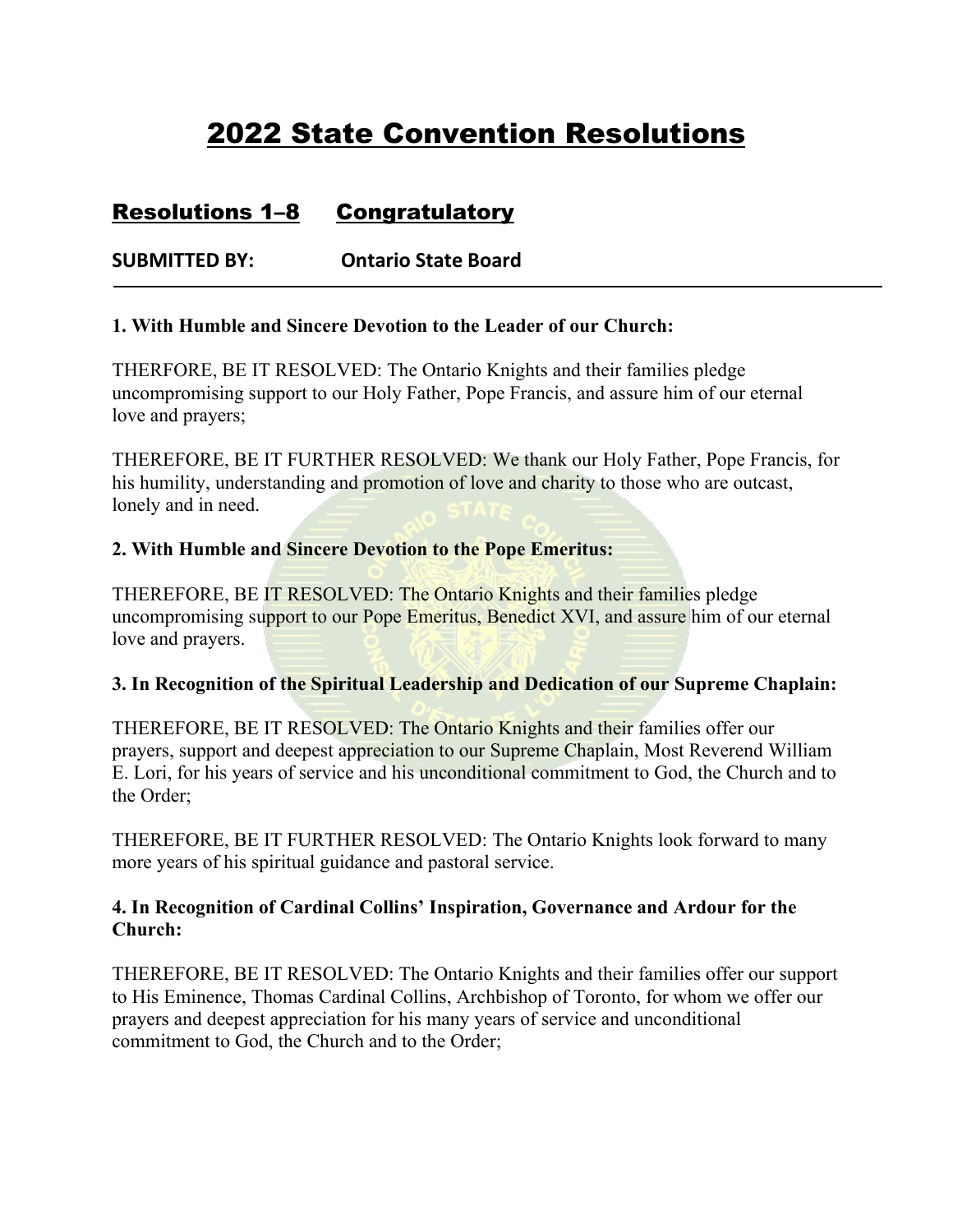THEREFORE, BE IT FURTHER RESOLVED: We thank, Cardinal Thomas Collins, and we look forward to many more years of his spiritual guidance and pastoral service.

### **5. In Support of our Bishops, Priests and Clergy who Serve us in all Jurisdications:**

THEREFORE, BE IT RESOLVED: The Ontario Knights and their families offer our prayers and support to all Past State Chaplains, and to our current State Chaplain His Excellency, Most Reverend Bishop David Douglas Crosby, as well as all Priests and Council Chaplains for their spiritual leadership, devoted work and their dedication to the growth of the Church and Order;

THEREFORE, BE IT FURTHER RESOLVED: We thank all our Bishops, Priests and Clergy, and we look forward to more years of their spiritual guidance and pastoral service.

#### **6. With Humble and Respectful Gratitude to our Supreme Knight, Supreme Officers and Board of Directors:**

THEREFORE, BE IT RESOLVED: The Ontario Knights and their families offer our prayers and support and honour Brother Knight Patrick E. Kelly for his devoted, honourable and outstanding leadership as Supreme Knight;

THEREFORE, BE IT FURTHER RESOLVED: That we thank our Supreme Knight Patrick E. Kelly, the Supreme officers, the Board of Directors and the staff of the Supreme Council for their excellent service and their exemplary leadership during the past fraternal year.

### **7. In Support for the Cause for Canonization of Blessed Michael J. McGivney:**

THEREFORE, BE IT RESOLVED: The Ontario Knights and their families pray for and promote the cause for the canonization of the founder of our Order, Blessed Michael J. McGivney, and continue to seek his intercessions.

### **8. Support for Armed Forces, Veterans, First Responder and Health Care Workers:**

THEREFORE, BE IT RESOLVED: The Ontario Knights and their families honour the members of our Canadian Armed Forces, Veterans, First Responders and Health Care Workers, for their heroic service dedicated to our communities and country, and we pray for their safe return to their family.

□ Adopt and Refer to Supreme  $\Box$  Reject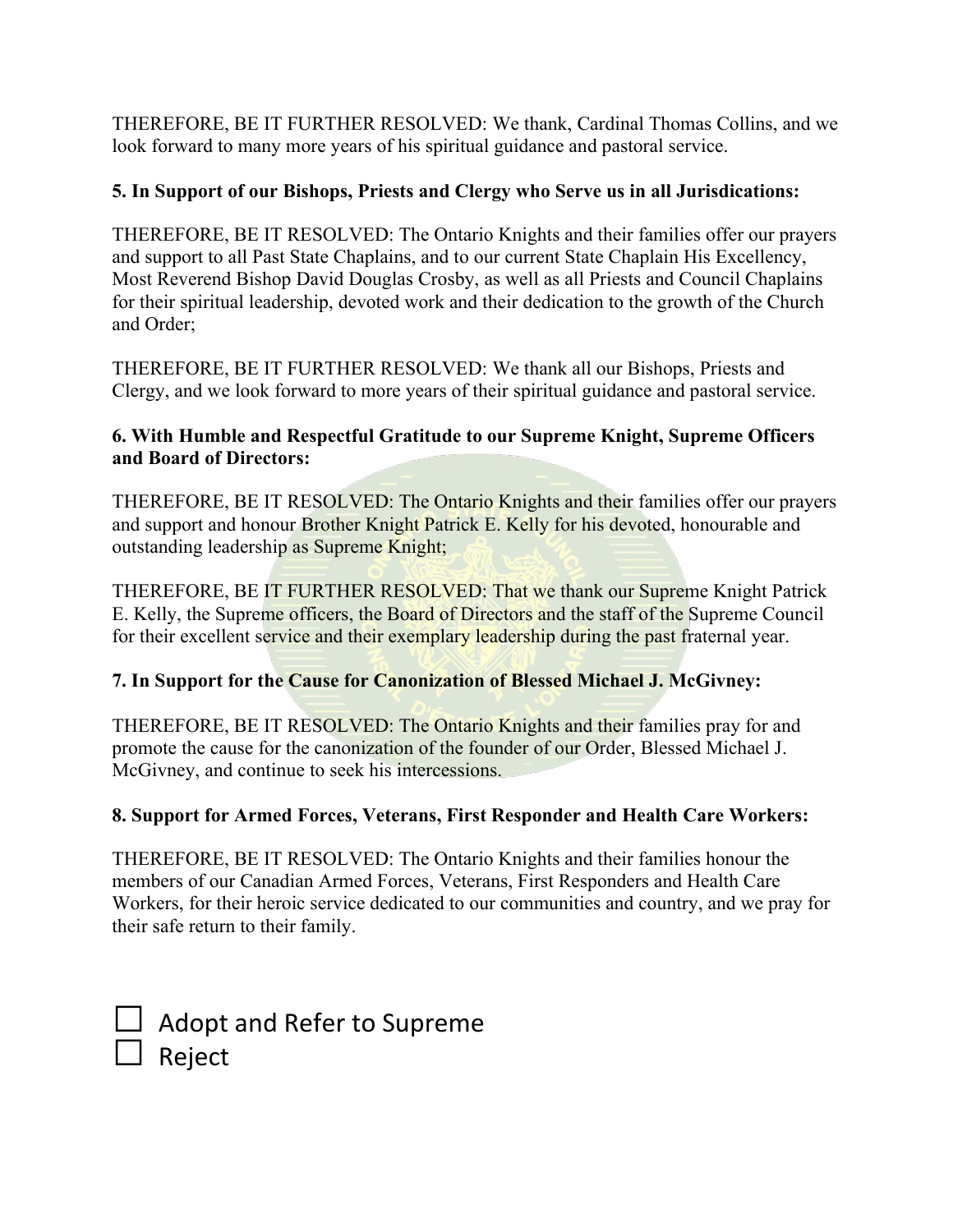## Resolution # 9 Re-election of Supreme Director Arthur Peters to the Supreme Board

**SUBMITTED BY: Ontario State Board**

WHEREAS: Brother Arthur Peters has been a member of the Knights of Columbus since 1986, and prior to becoming a Knight he was a member of the Columbian Squires from 1980 – 1986

and

WHEREAS: Brother Arthur Peters served the Order in Ontario as a member of the Ontario State Board from 2002 – 2013, including one year as State Deputy

and

WHEREAS: Brother Arthur Peters was elected as a Supreme Director in 2016 and after serving a three-year term was re-elected in 2019 and is finishing his second three-year term

THEREFORE, BE IT RESOLVED: that the members of the Knights of Columbus in Ontario nominate Brother Arthur Peters for re-election to the Supreme Board of Directors for his final three-year term.

Adopt and Refer to Supreme □ Reject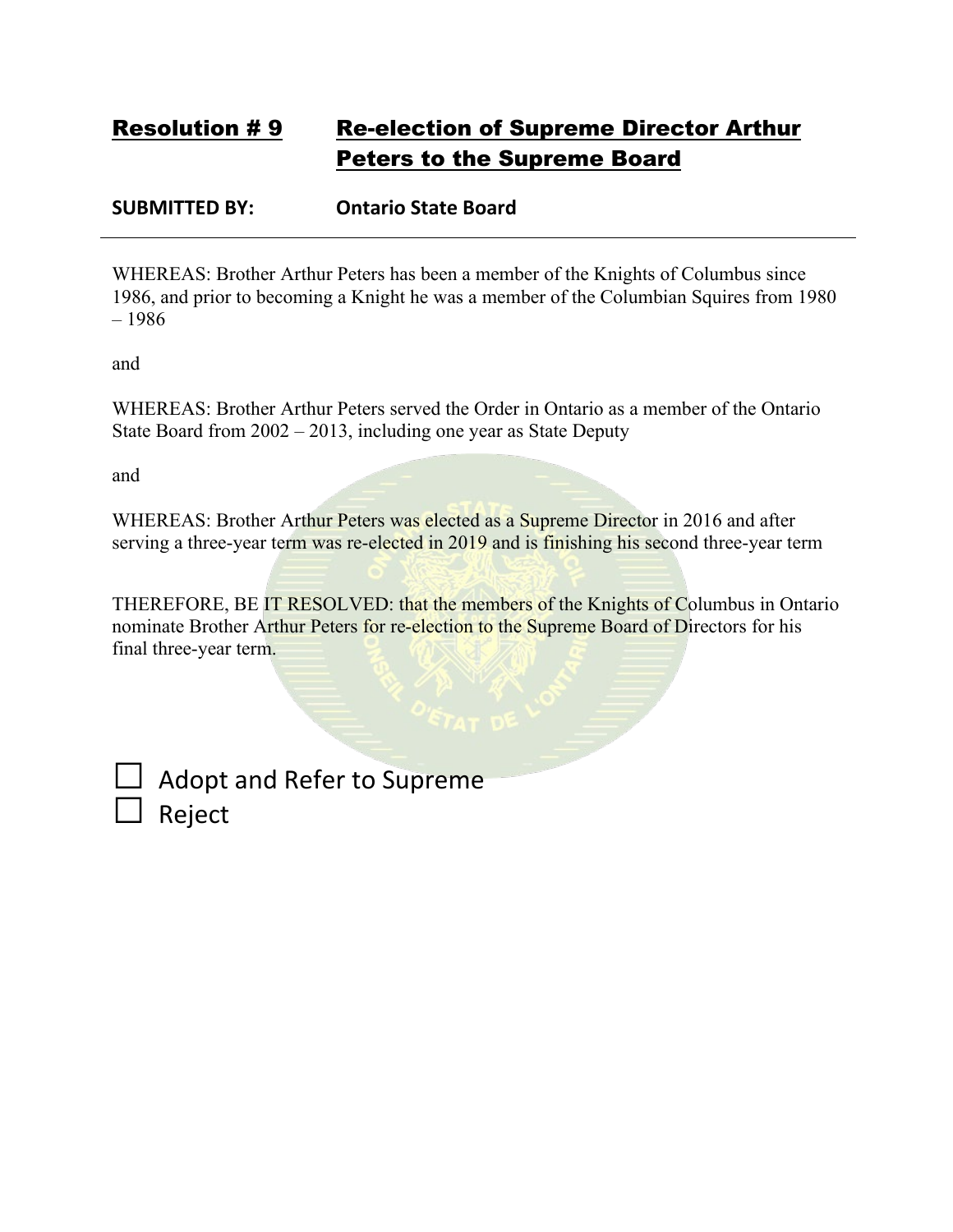# Resolution #10 Support for "UNDER ONE ROOF" and similar future projects

## **SUBMITTED BY: St. Patrick's Basilica Council 485**

WHEREAS: the 2021/2022 fundraising and housebuilding campaign "Under One Roof" is a fine example of the Knights of Columbus principal of "Leave No Neighbor Behind" because it is helping a brother Knight in extraordinary difficult circumstances of family separation while protecting the vulnerable life of his disabled child;

and

WHEREAS: "Under One Roof" originated in Ottawa Council 12158 (now 485), spread to local councils in the Ottawa Valley and met with wide general support throughout Ontario, aided by communications from State Deputy/Weekly Newsletter/Bulletin, a phone campaign and international interest in the story from Columbia Magazine;

and

WHEREAS: many Councils, though willing, were not able to donate to this campaign, due to the pandemic;

and

WHEREAS: the fundraising campaign has only reached 50% of its \$150K target as of February 1, 2022;

and

WHEREAS: unique projects like "Under One Roof" are larger than most Councils and Districts can fundraise;

and

WHEREAS: there is no existing mechanism within the State Board and State Charities to evaluate, coordinate and incentivize such a large fundraising project on a provincial wide basis;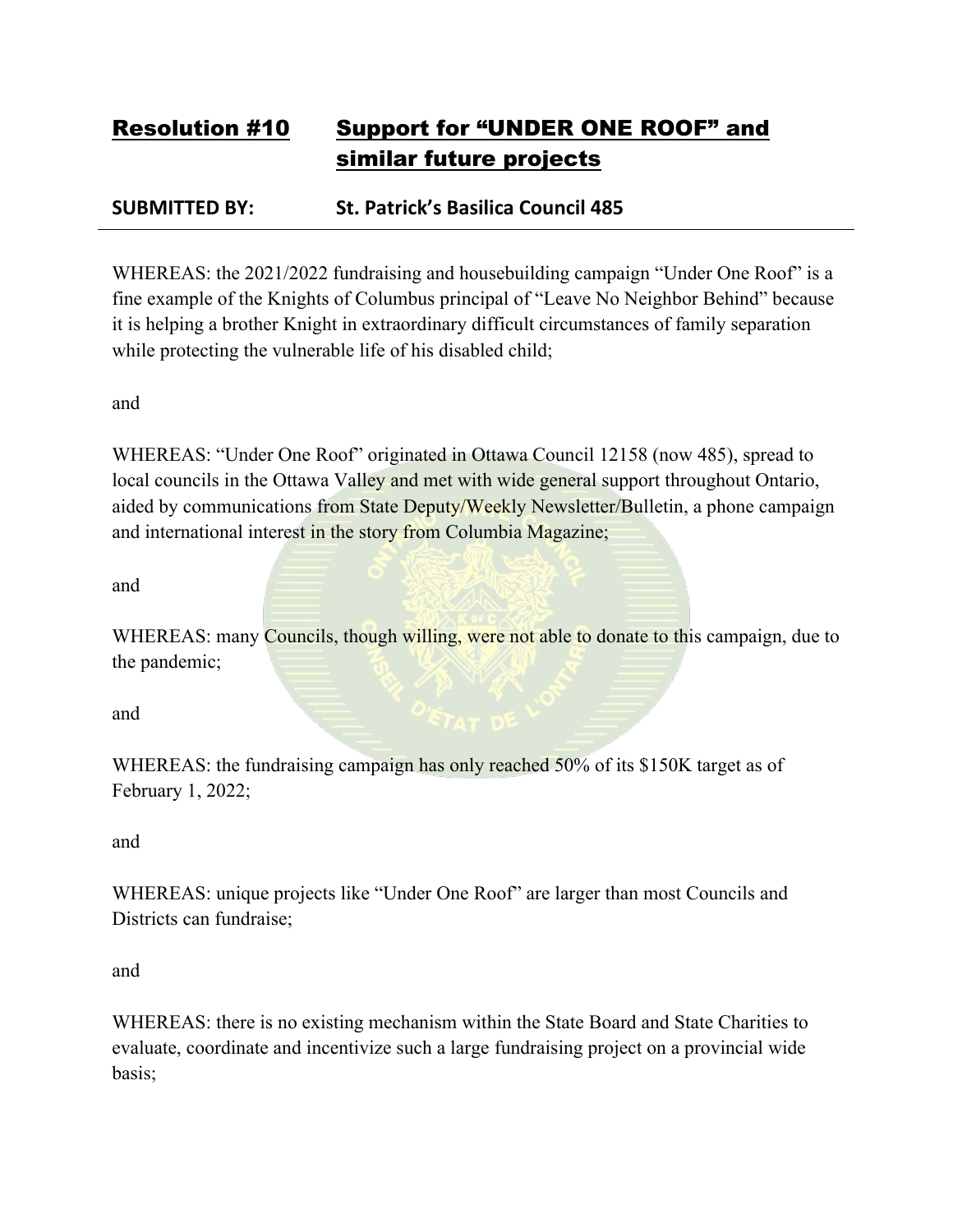and

WHEREAS: some councils do not have charitable status;

and

WHEREAS: donations to "Under One Roof" (through GoFundMe) are lower without a tax deduction incentive.

THEREFORE, BE IT RESOLVED: that the Ontario State Council contribute \$5,000.00 to the "Under One Roof" campaign as a show of solidarity with this province –wide effort;

and

BE IT FURTHER RESOLVED: that the Ontario State Council consider the criteria that future campaigns similar to "Under One Roof" need to have to qualify for State support per the above resolution.

| $\Box$ Adopt and Refer to State |
|---------------------------------|
| $\Box$ Reject                   |
|                                 |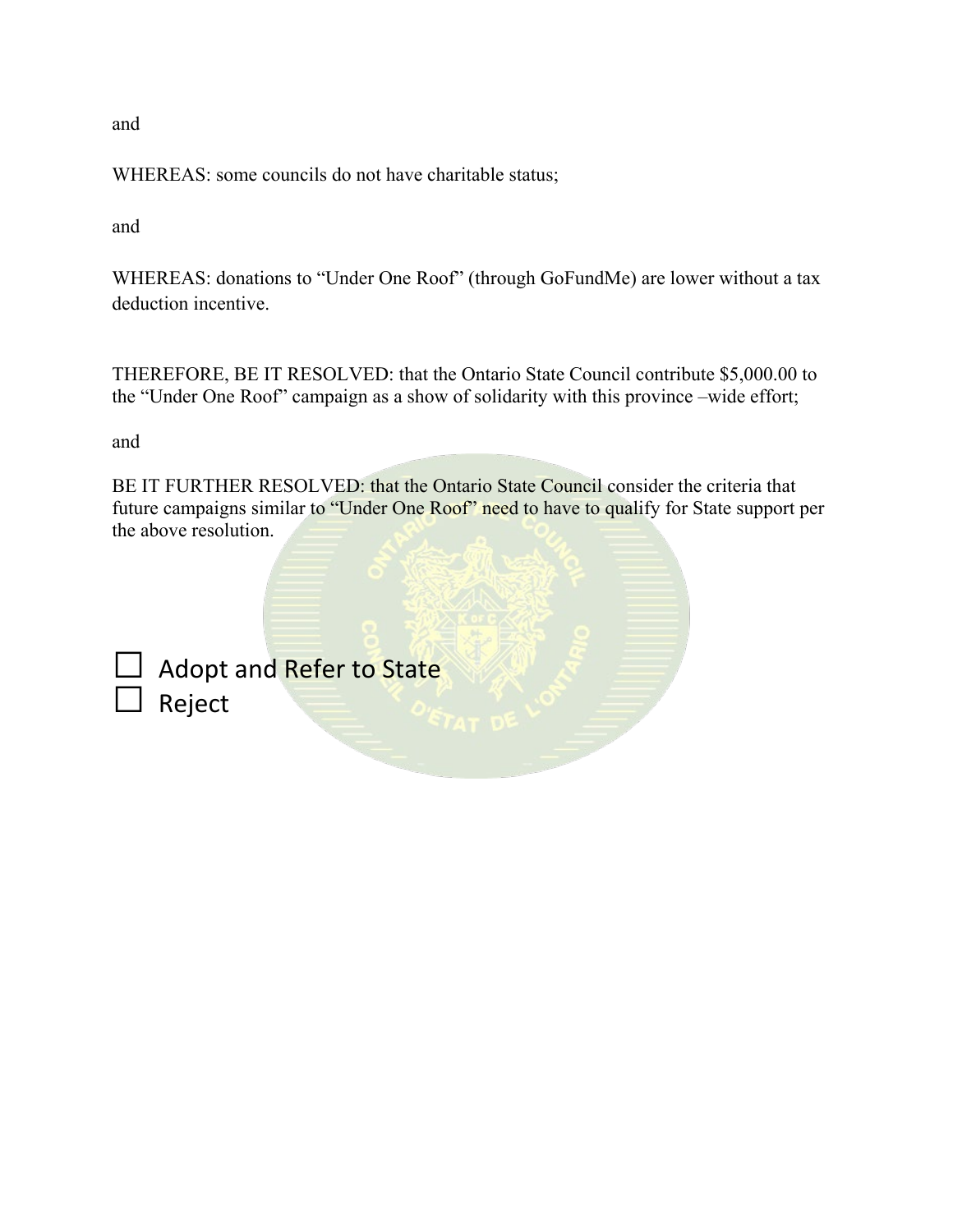## Resolution #11 Financial Support for the Columbian Squires Ontario Provincial Board

**SUBMITTED BY: Leo Council 1130**

WHEREAS: from 2017 at the 114<sup>th</sup> Ontario State Convention, it was voted on that all councils in Ontario State are assessed a \$40.00 annual charge to support the Columbian Squires Ontario Provincial Board;

and

WHEREAS: all Circles are located in southern Ontario in larger councils;

and

WHEREAS: northern and small councils have limited funds and do not benefit from this program;

and

WHEREAS: the Ontario State Board already funds the Ontario Squires program.

THEREFORE, BE IT RESOLVED: that the payment of the annual mandatory \$40.00 assessment fee to each council be made voluntary.

| $\Box$ Adopt and Refer to State |
|---------------------------------|
| $\Box$ Reject                   |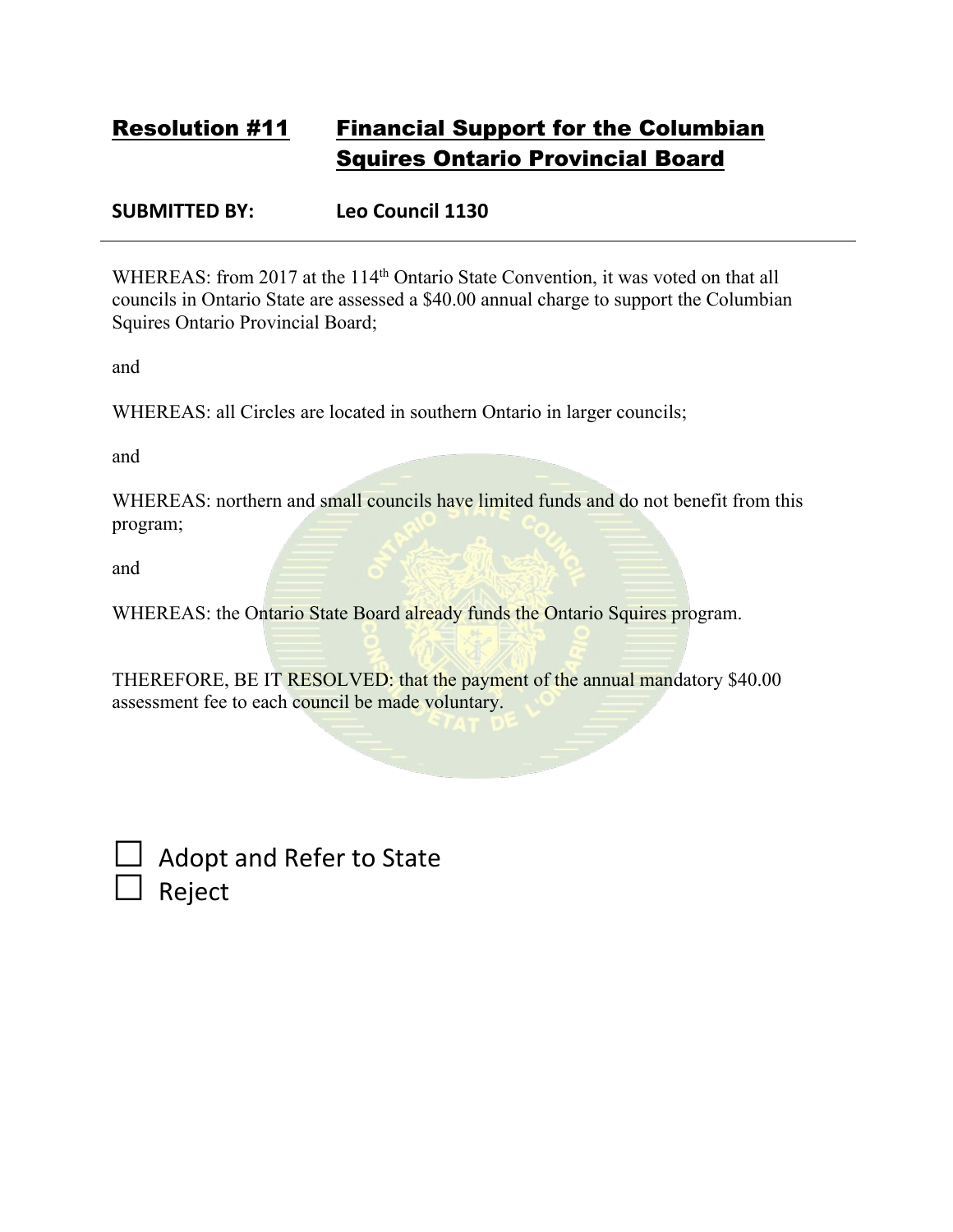## **SUBMITTED BY: Toronto Council 1388**

WHEREAS: voting at the Ontario State Convention follows the principle of "one delegate, one vote" as per Section 45:2 of Robert's Rules of Order RONR (12<sup>th</sup> ed., p. 385);

and

WHEREAS: a single delegate representing a council may be allowed two votes if and only if the requirements of Section 12. (e) of the Charter Constitution and Laws of the Knights of Columbus are followed which states: "During January of each year the State Deputy may submit to the subordinate councils of the jurisdiction a resolution to provide upon its adoption by a majority of the councils any council in the jurisdiction may be presented at the succeeding meeting of the State Council by the Grand Knight, or, in his absence, a duly elected Past Grand Knight, or by the alternate of one of them, who shall be entitled to two votes on any matter coming before the meeting.";

and

WHEREAS: the geographic area of Ontario is more than one million square kilometres (415,000 square miles);

and

WHEREAS: due to geography, council size or financial resources, and other circumstances that may arise, it is equitable that any council in the jurisdiction may be represented at a meeting of the State Council, as set out above, by the Grand Knight, or in his absence, a duly elected Past Grand Knight, or by the alternate of one of them, whom shall be entitled to two votes on any matter coming before the meeting;

and

WHEREAS: this provision has been allowed in practice for many years in the Ontario State jurisdiction and delegates representing their councils over the years have grown accustomed to it;

and

WHEREAS: the current requirements to adopt the provision are so onerous and cumbersome as to preclude its adoption in actual practice where its adoption otherwise would be beneficial to the jurisdiction and its councils.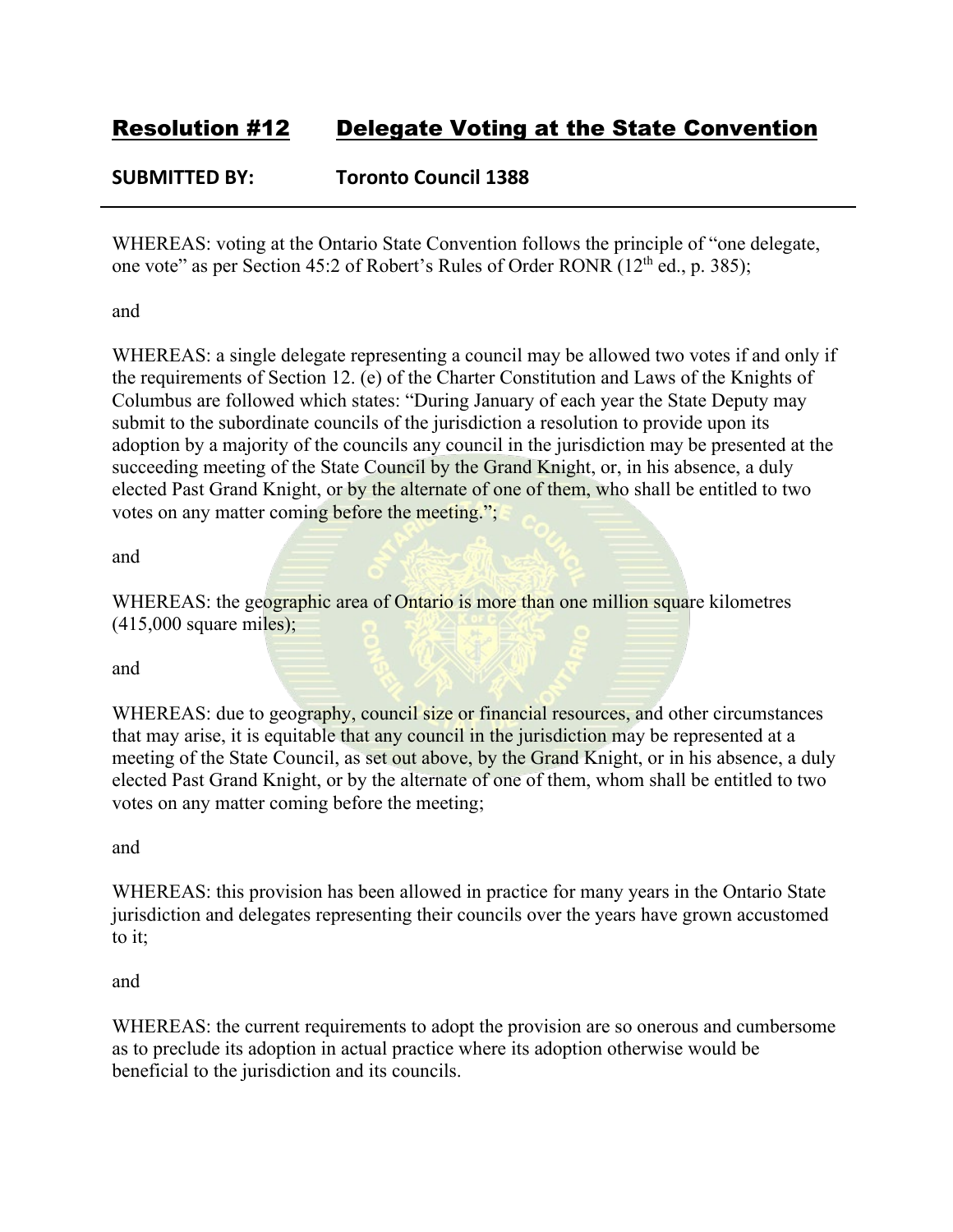THEREFORE, BE IT RESOLVED THAT: the State Council of Ontario, through its State Officers, consult and collaborate with the Supreme Board of Directors of the Knights of Columbus to change the provisions of the Charter, Constitution and Laws of the Knights regarding delegates' votes at meetings of the State Council, with a view to increased simplicity, practicality, ease of implementation and abiding equity.

| $\Box$ Adopt and Refer to Supreme |  |
|-----------------------------------|--|
| $\Box$ Reject                     |  |

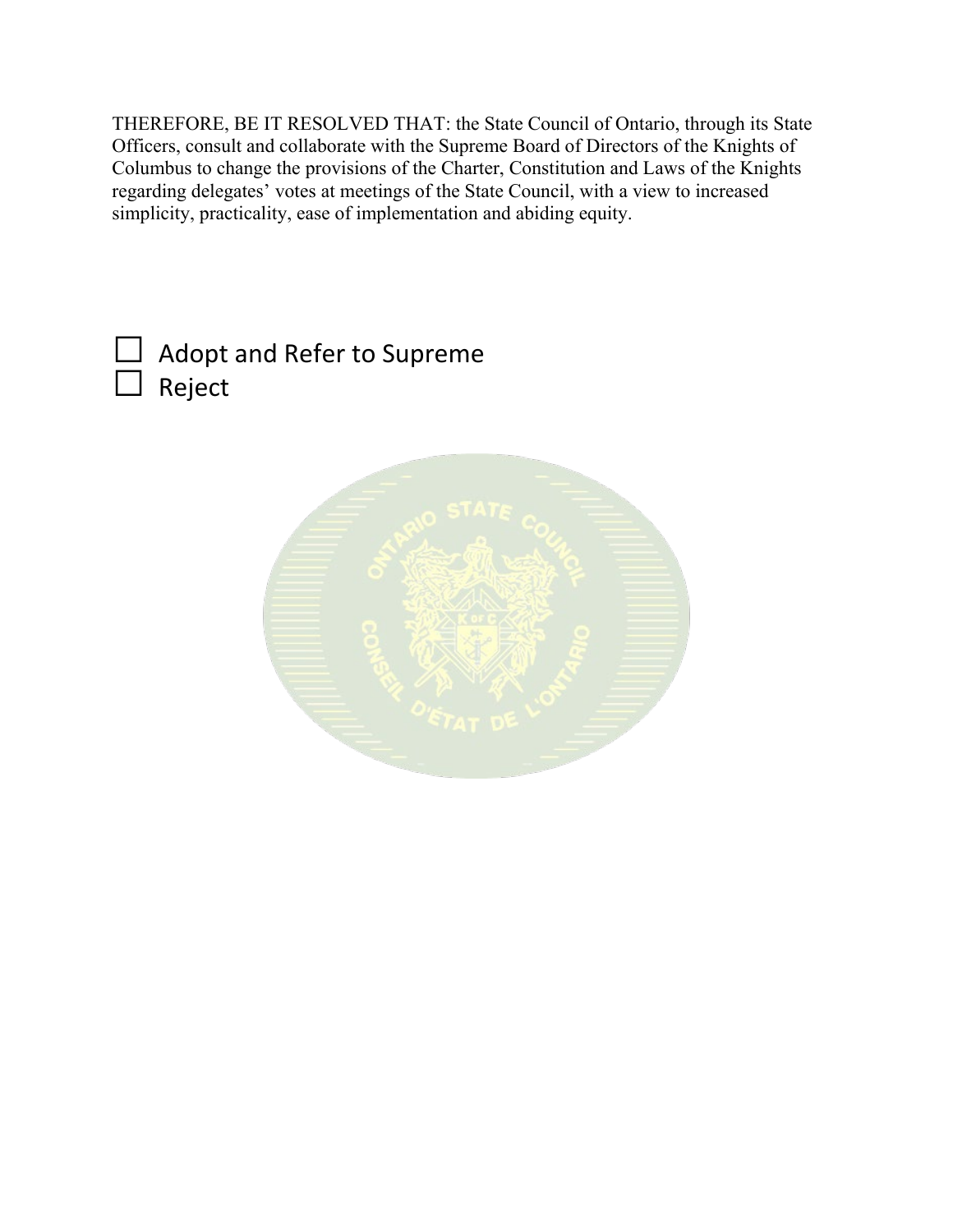## Resolution #13 Our Lady of the Cape

### **SUBMITTED BY: Ontario State Board**

WHEREAS: Our Lady of the Cape Shrine in Trois Rivieres is Canada's National Marian Shrine;

and

WHEREAS: our State Deputy has entrusted his term to her intercession;

and

WHEREAS: our State Chaplain has composed a Knights of Columbus prayer for her intercession;

and

WHEREAS: our Faith Director is planning a pilgrimage to Her Shrine in August.

THEREFORE, BE IT RESOLVED: that we all encourage dedication to Our Lady of the Cape, recitation of the Cape Prayer composed by our State Chaplain and participation in the pilgrimage to her Shrine.

Adopt and Refer to State □ Reject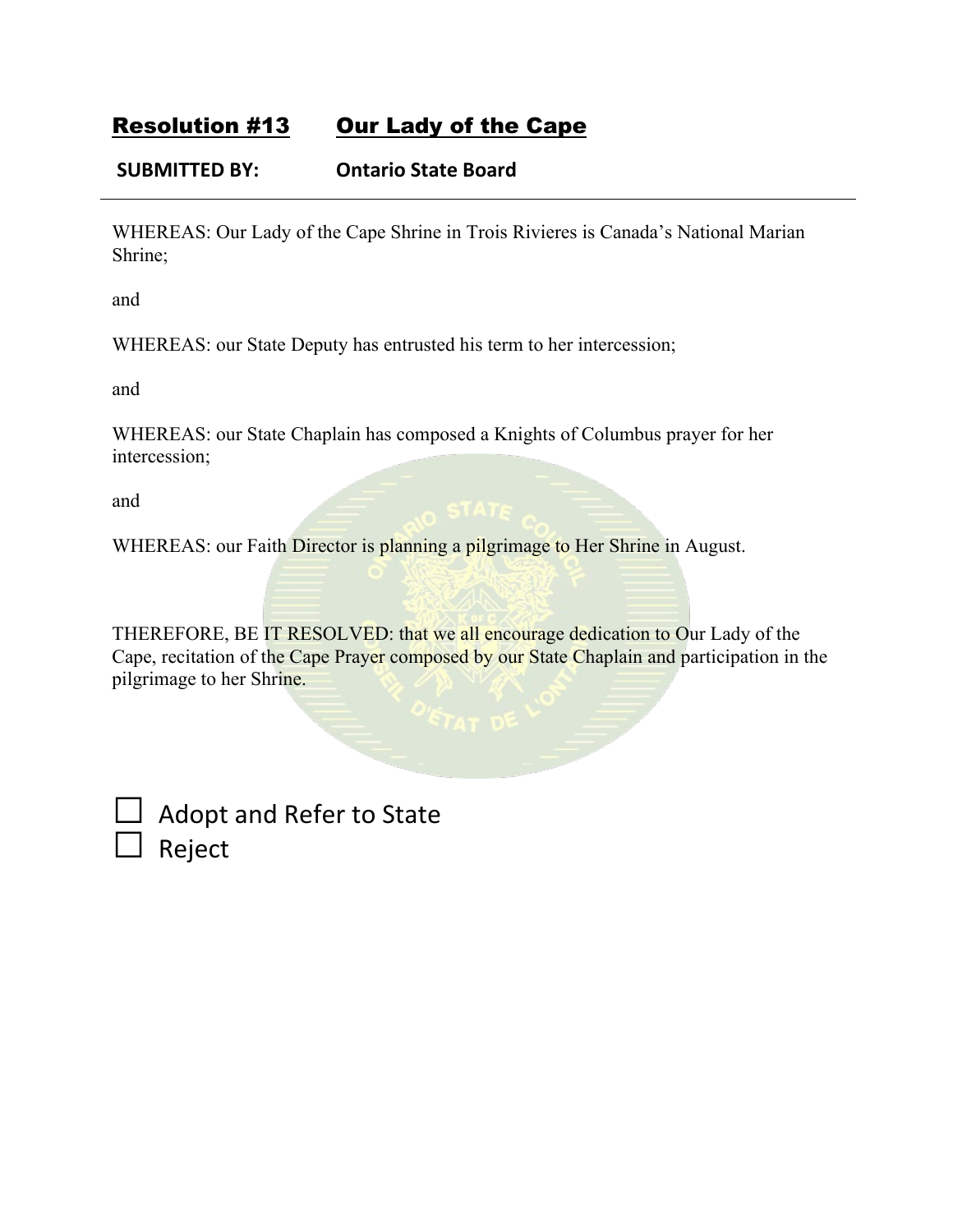# Resolution #14 Oppose the use of abortion to those that are disabled or handicapped and/or is the child found to be disabled or handicapped

**SUBMITTED BY: Beaches Council 7008**

WHEREAS: to oppose the use or excuse of power to perform an abortion based on the facts of a disability or handicap, as it goes against the Canadian Charter of Rights and Freedom to live and to be free based on all rights including handicap and disabilities'.

THEREFORE, BE IT RESOLVED: that the Ontario Knights of Columbus State Council continue to financially support, and encourage councils in the jurisdiction to financially support, the purchase of ultrasound machines for doctors that are pro-life.

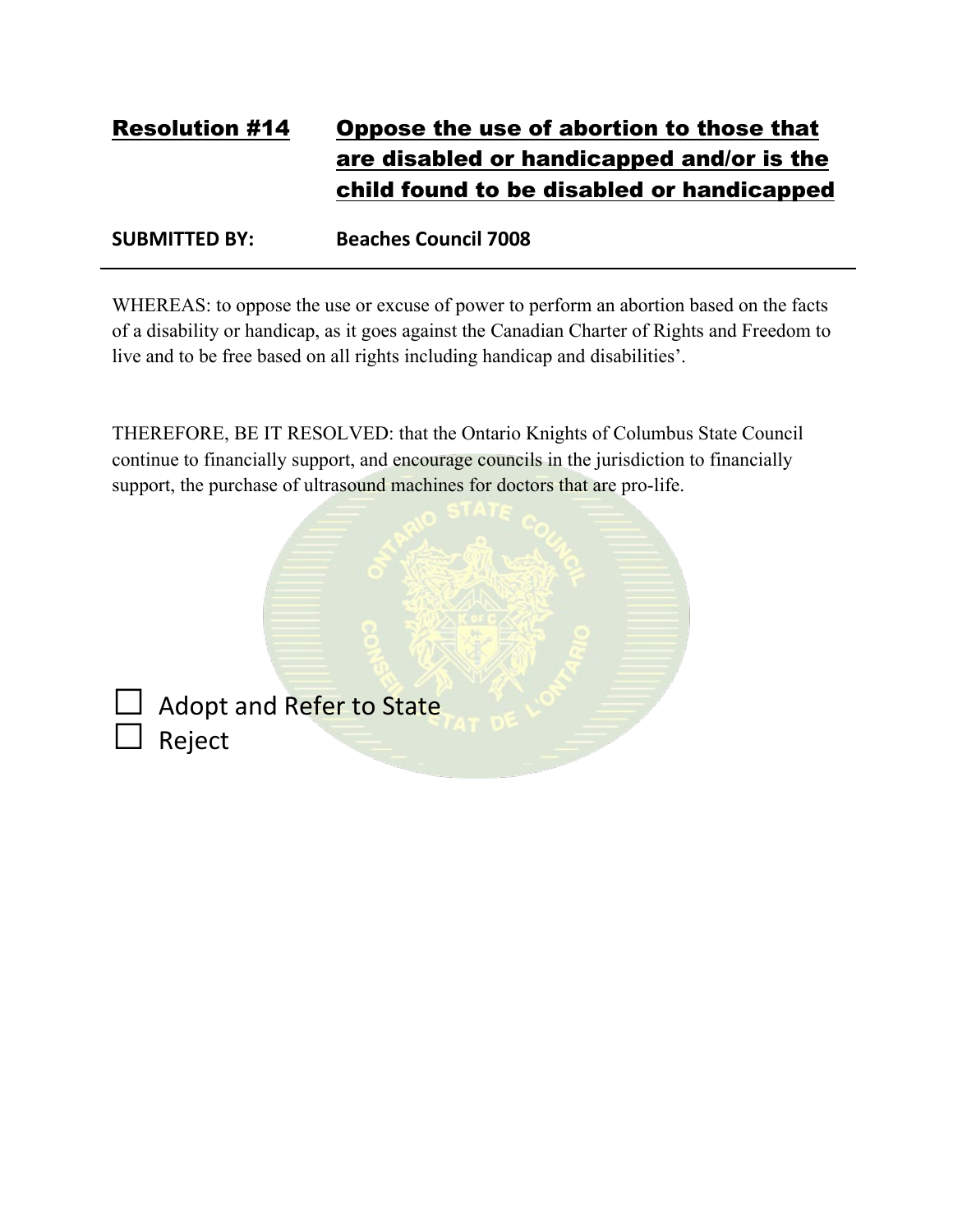## Resolution #15 Increased Support for Food Banks

### **SUBMITTED BY: Beaches Council 7008**

WHEREAS: since the beginning of Covid donations to local Food Banks have decreased due to K of C council's inability to fund raise;

and

WHEREAS: homeless and needy people are disadvantaged by the lack of food supplies at local food banks.

THEREFORE, BE IT RESOLVED: that the Knights of Columbus councils continue to show more financial support for food drives to ensure places like The Good Shepherd can continue to offer healthy meals for the homeless and needy.

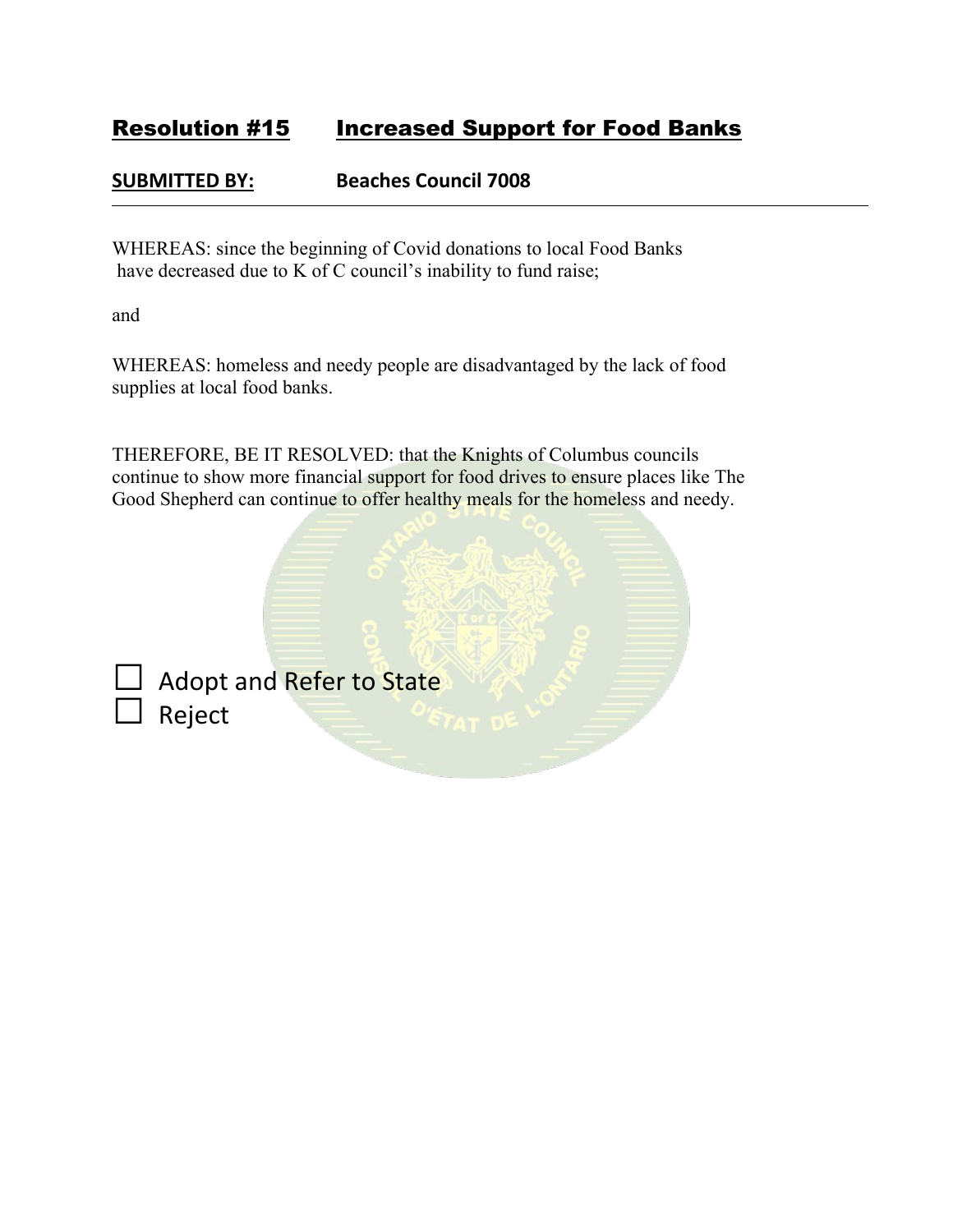# Resolution 16 Central Repository for Storing Documentation Supporting Liability Insurance (i.e. policies, background checks, etc.)

**SUBMITTED BY: St. Aidan's Council 11332**

WHEREAS: Ontario Knights of Columbus councils must maintain liability insurance and liability insurance documents should be retained for long periods of time;

and

WHEREAS: all individuals who attend youth and vulnerable individual activities sponsored by the K of C in an official capacity must first be screened and trained, and such screening includes a background check;

and

WHEREAS: our insurance application implies that "all member applications, criminal checks and incident reports (if applicable)" should be "kept secure indefinitely" in case of a claim;

and

WHEREAS: if such documentation is lost, damaged, or disposed of, it could be a liability to members, local councils, Ontario State Council, and the Knights in general;

and

WHEREAS: local council membership, volunteers, storage space, and administrative capabilities can fluctuate significantly over time;

and

WHEREAS: local councils are occasionally dissolved, and thus may not exist in the future when a claim is made, but there may still be potential liability to Ontario State Council;

and

WHEREAS: Ontario State Council, corporately, is more stable an entity and administratively than some local councils;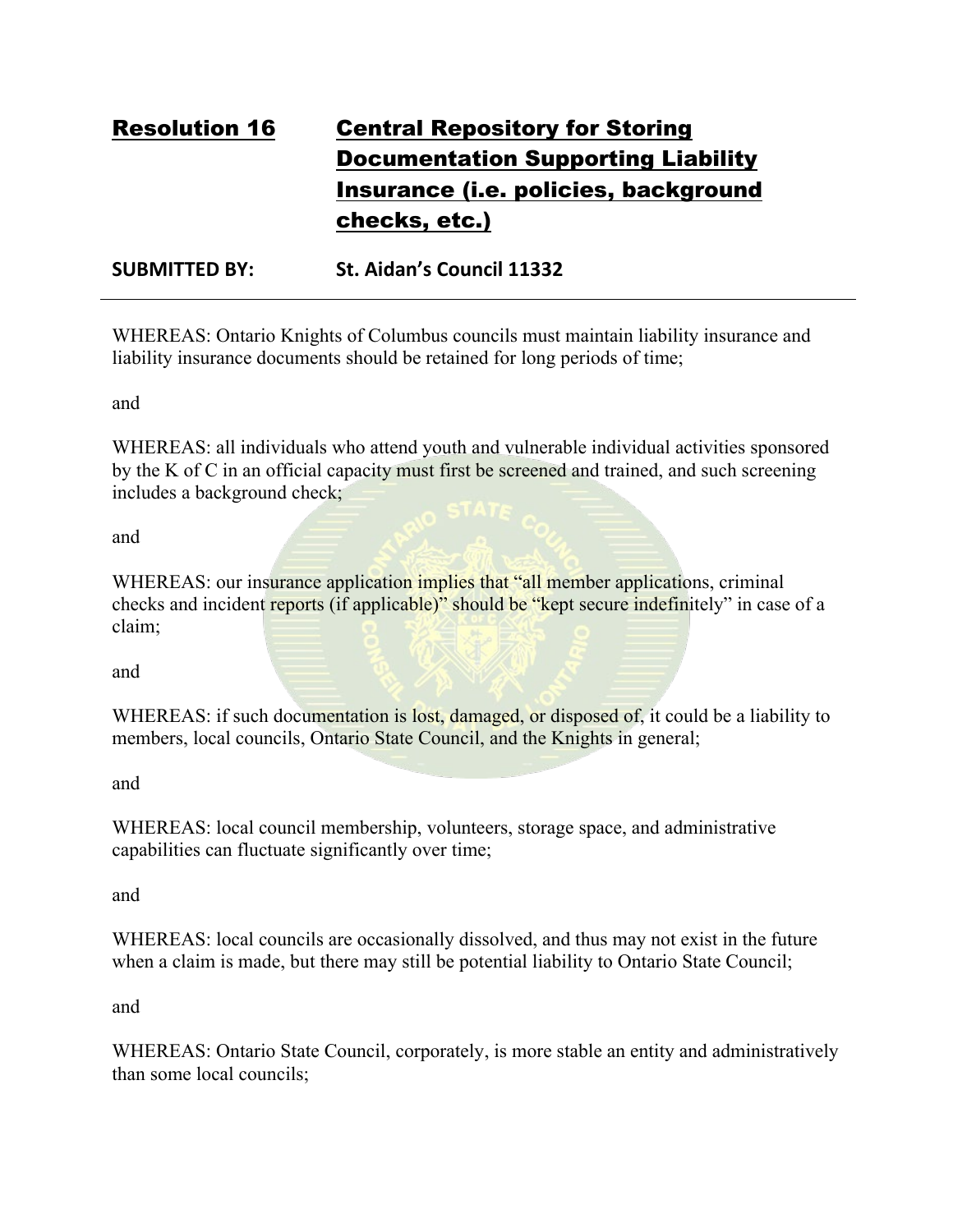WHEREAS: a central repository may be more reliable and cost effective than each council managing their own small repository.

THEREFORE, BE IT RESOLVED: that a central repository system (hereafter called the Repository) be established and maintained, to which local councils can submit insurance and safe environment documentation;

BE IT FURTHER RESOLVED: that the Repository be created and maintained by Ontario State Council itself or, at the discretion of the Ontario State Board, by another organization on behalf of the Board.

BE IT FURTHER RESOLVED: that at a minimum, the Repository allow for storage of: insurance policy documentation, records of background checks, safe environment training records, and any other documentation that the council is required to maintain to be eligible for and protected by council liability insurance;

BE IT FURTHER RESOLVED: that the Repository, at the discretion of the Ontario State Board, also allows for other documentation to be stored that the Board deem advisable to be retained;

BE IT FURTHER RESOLVED: that the Repository may be a physical or digital repository, and the Ontario State Board may determine which type of repository would be best to establish;

BE IT FURTHER RESOLVED: that the Repository allow for storage of documentation for at least the period of time required to ensure maintenance of council liability insurance, as the Ontario State Board is advised by the relevant insurance company;

BE IT FURTHER RESOLVED: that the Repository be established, maintained, and operated in a manner that is respectful of and reasonably safeguards members' personal information and privacy;

BE IT FURTHER RESOLVED: that a minimum of thirty (30) days' notice be given prior to destruction or removal of any documentation from the Repository be given to the council who submitted that documentation;

BE IT FURTHER RESOLVED: that the option of receiving copies of any documentation stored in the Repository be given to the council who submitted that documentation prior to destruction or removal of any documentation from the Repository;

BE IT FURTHER RESOLVED: that the costs of establishing and maintaining the Repository be shared among Ontario Councils in a manner and amounts determined by the

and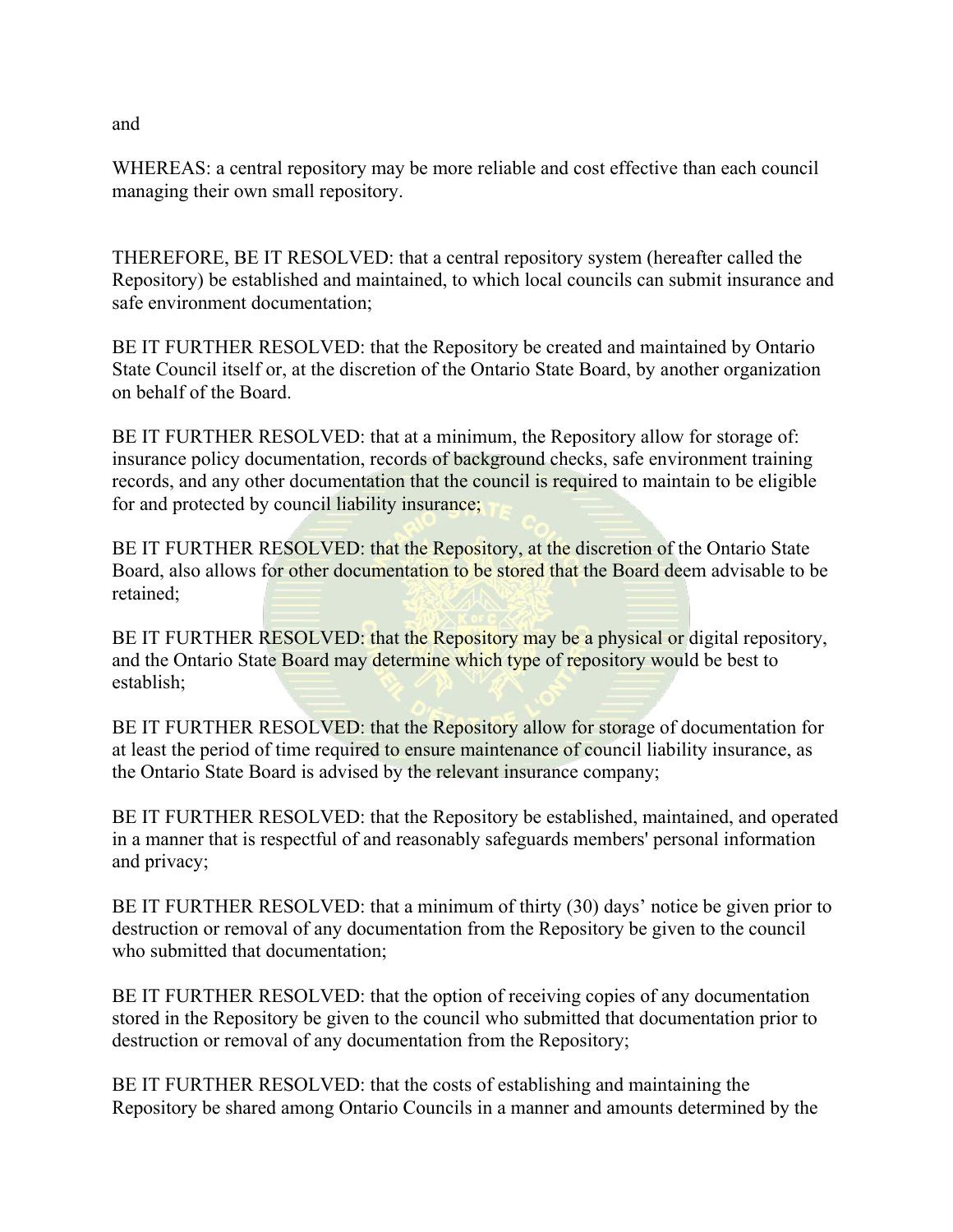Ontario State Board and which, at the discretion of the Board, may include incorporating the costs into the annual dues owed to Ontario State;

BE IT FURTHER RESOLVED: that the Repository be established within one year and six months of the adoption of this resolution;

BE IT FURTHER RESOLVED: that local Ontario councils stand behind the Ontario State Board should the Board wish to negotiate that the insurance company providing insurance coverage should establish and maintain the Repository for the Ontario State Council.

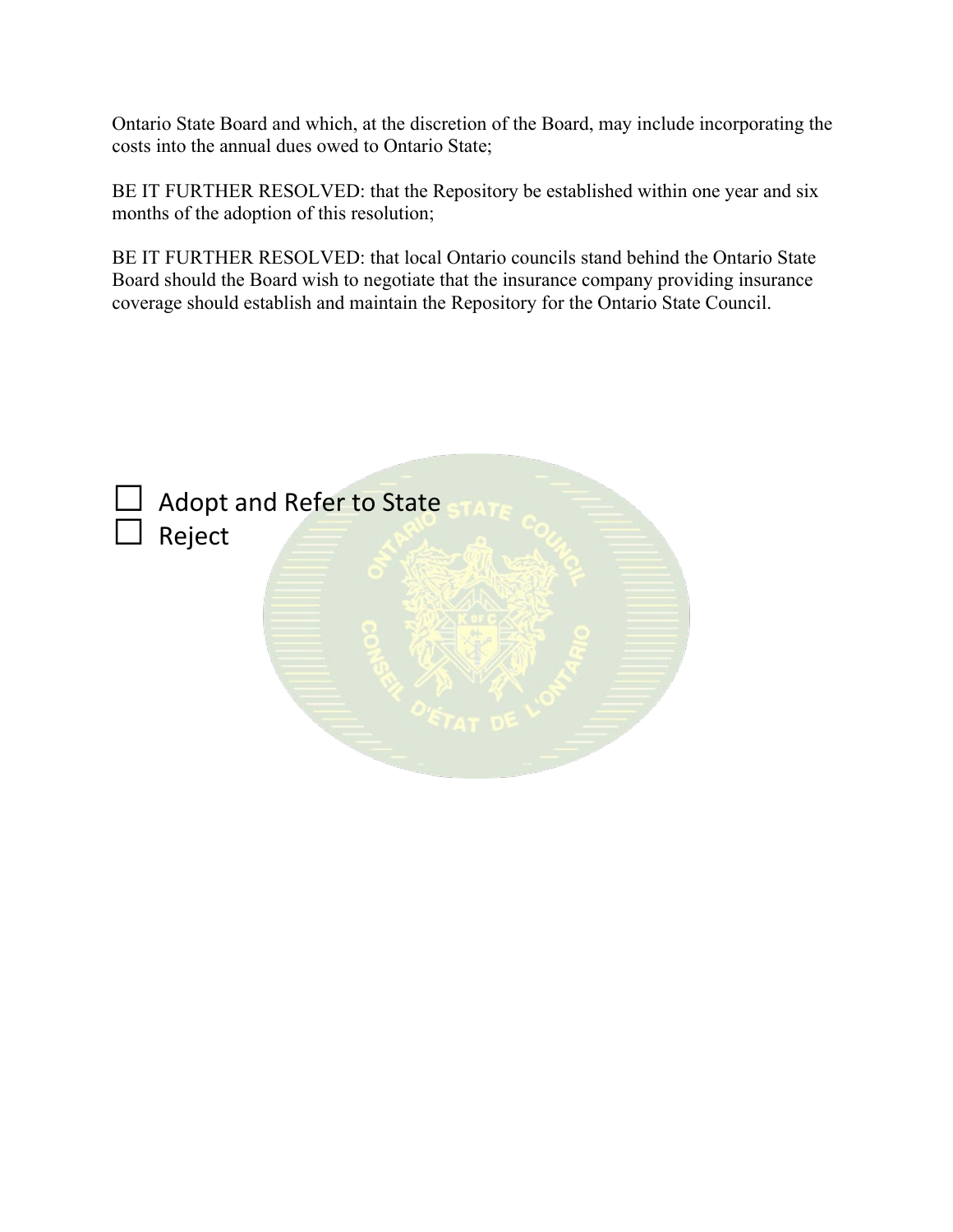# Resolution #17 Preserving Charitable Status for Pregnancy Support Centers and Live Birth **Centers**

**SUBMITTED BY: Marian Council No. 3881**

WHEREAS: all Canadian women are entitled to the goods and services provided by charitable organizations, including pregnancy support centers and live birth support centers, that support or encourage live birth rights and discourage abortion in the exercise of their rights to freedom of conscience, freedom of association, freedom of religion, freedom of thought, freedom of belief, freedom of opinion and freedom of expression;

and

WHEREAS: all Canadian women are entitled to equal benefit of the law which affords charitable status to charitable organizations, including pregnancy support centers and live birth support centers, without discrimination on the basis of the preference and counselling of live birth over abortion;

and

WHEREAS: pregnancy support centers and live birth support centers are entitled to charitable status;

and

WHEREAS: the Federal Liberals wish to end the charitable status of all pregnancy support centers and live birth support centers, on the pretext that at least one such center has provided dishonest counselling;

and

WHEREAS: there is no evidence that any pregnancy support center or live birth support center has provided dishonest counselling;

and

WHEREAS: the Federal Liberals have not threatened to end the charitable status of any other charitable entity on the basis that such entity provides dishonest counselling;

and

WHEREAS: the Federal Liberals are not investigating or taking action to prevent dishonest counselling in any other charitable entity, apart from pregnancy support centers and live birth support centers;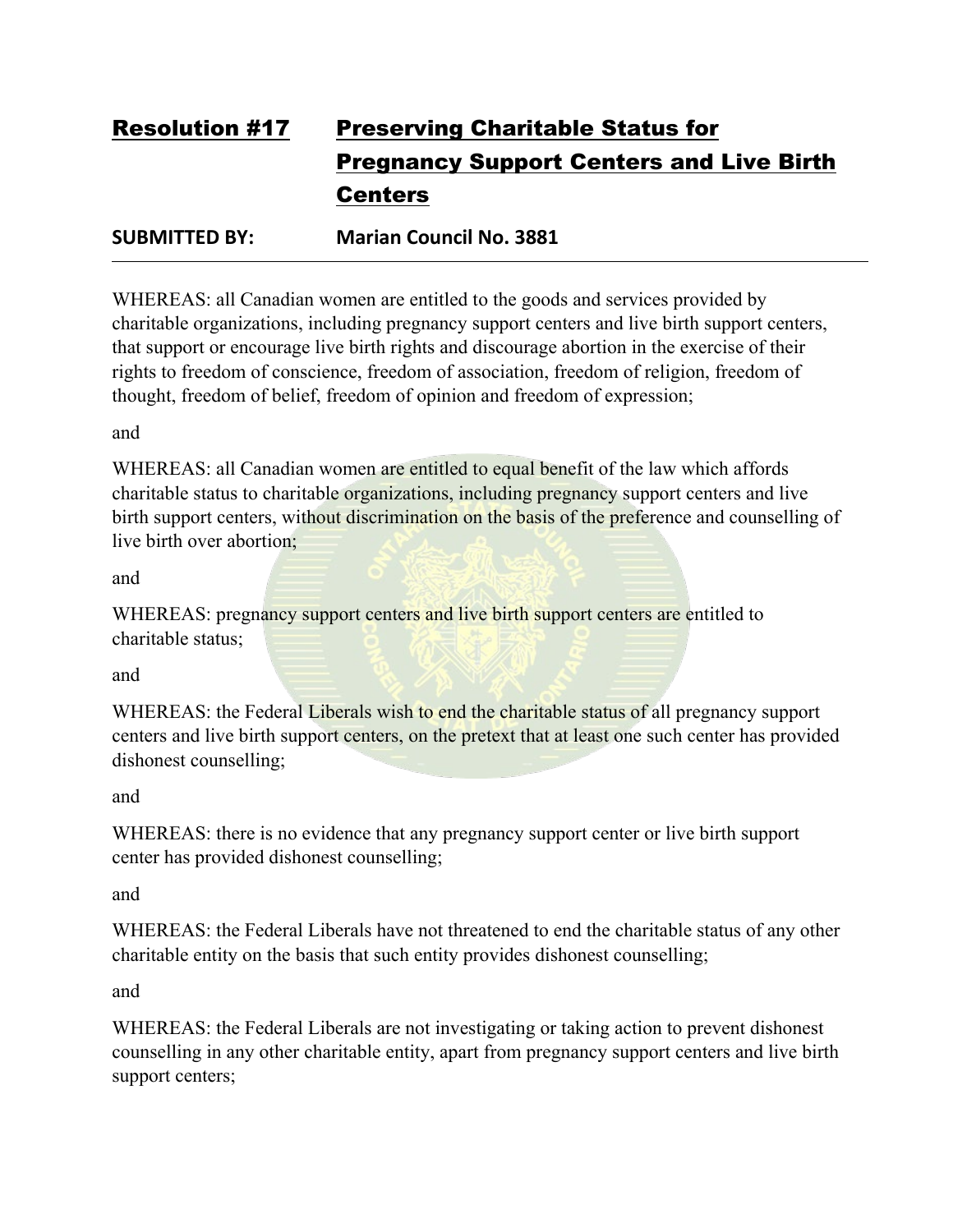and

WHEREAS: the Federal Liberals are discriminating between pregnancy support centers and live birth support centers, on the one hand, and all other charitable entities, on the other;

and

WHEREAS: what constitutes "dishonest counselling" is a matter of opinion;

and

WHEREAS: no head of government in a free and democratic society is entitled to determine what is true, what is honest and what is dishonest, and for any head of government to deny charitable status on the basis of what he believes is true, what he believes is honest and what he believes is dishonest, abrogates fundamental human rights and dignity;

and

WHEREAS: without charitable status provided to pregnancy support centers and live birth support centers, donations will likely decrease and such centers will be required to pay property tax;

and

WHEREAS, with decreased donations and having to pay property tax, such centers will likely be unable to remain in operation and will be forced to close, thereby resulting in fewer live births and causing mental anguish, distress and unhappiness to women who require their support services in order to deliver their babies;

and

WHEREAS: most Canadian women prefer live birth to abortion;

and

WHEREAS: live birth promotes life and other social benefits, including raising children who become responsible adults and parents, higher education, the advancement of civil society, happiness and Canadian citizenship, and facilitates adoption;

and

WHEREAS: many Canadian women believe that due to their financial and emotional circumstances, they cannot afford financially or emotionally to deliver and/or support their babies and support themselves;

and

WHEREAS, many Canadian women who prefer live birth to abortion require support from pregnancy support centers and live birth support centers in the form of free or discounted room, board, counselling and support in order to give birth to a healthy baby;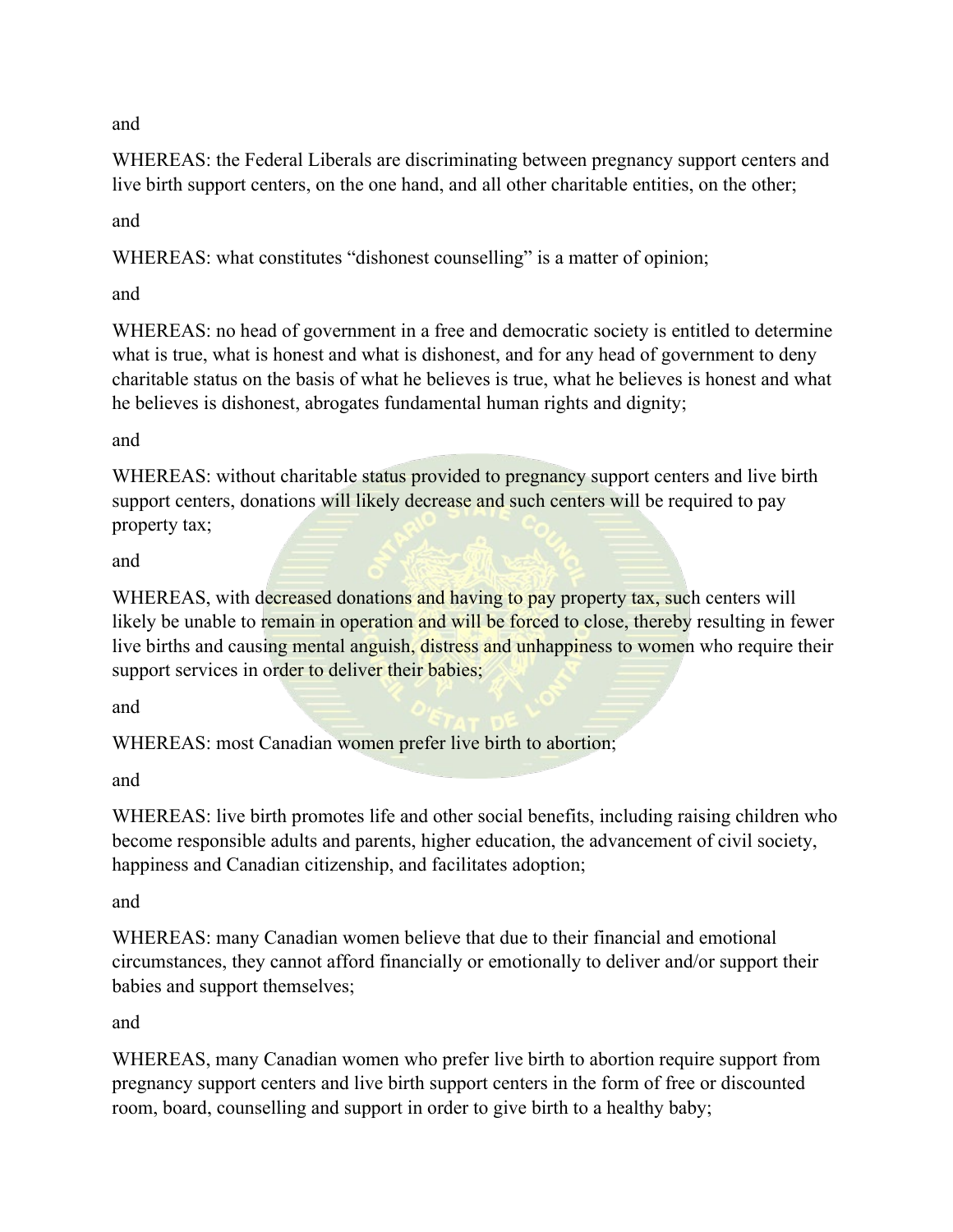and

WHEREAS: pregnancy support centers and live birth support centers encourage women to deliver their babies and discourage abortion, which benefits women and society as a whole;

and

WHEREAS: the Campaign Life Coalition has launched a petition against the Federal Liberal proposal to deny pregnancy support centers and live birth support centers charitable status.

THEREFORE, BE IT RESOLVED: that the Ontario State write a letter to all Dioceses and the priests of all parishes in Ontario, encouraging them to write letters, participate in petitions and organize campaigns in favor of supporting the charitable status of pregnancy support centers and live birth support centers.



Adopt and Refer to State **Reject**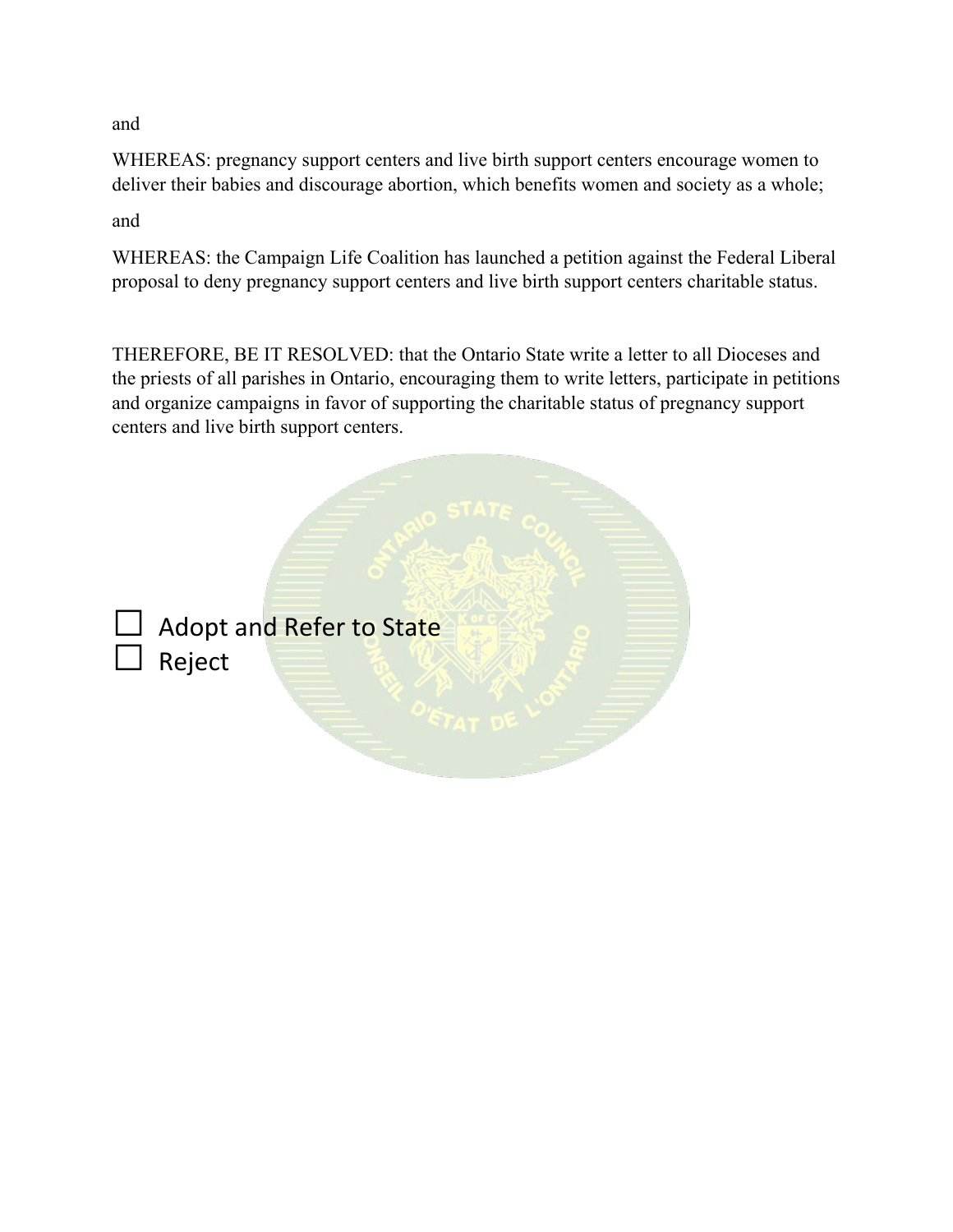# Resolution # 18 Ending Federal Liberal Discrimination Against and Unequal Treatment of Organizations that Support or Encourage Live Births when Compared to Organizations that Perform, Encourage or Support Abortions

## **SUBMITTED BY: Marian Council No. 3881**

WHEREAS: all Canadian women are entitled to the goods and services provided by charitable organizations, including pregnancy support centers and live birth support centers, that support or encourage live birth rights and discourage abortion in the exercise of their rights to freedom of conscience, freedom of association, freedom of religion, freedom of thought, freedom of belief, freedom of opinion and freedom of expression;

and

WHEREAS: all Canadian women are entitled to equal benefit of the law which affords charitable status to charitable organizations, including pregnancy support centers and live birth support centers, without discrimination on the basis of the preference and counselling of live birth over abortion;

and

WHEREAS: the Federal Liberals wish to end the charitable status of all pregnancy support centers and live birth support centers, on the pretext that at least one such center has provided dishonest counselling;

and

WHEREAS: there is no evidence that any pregnancy support center or live birth support center has provided dishonest counselling;

and

WHEREAS: the Federal Liberals have not threatened to end the charitable status of any other charitable entity on the basis that such entity provides dishonest counselling;

and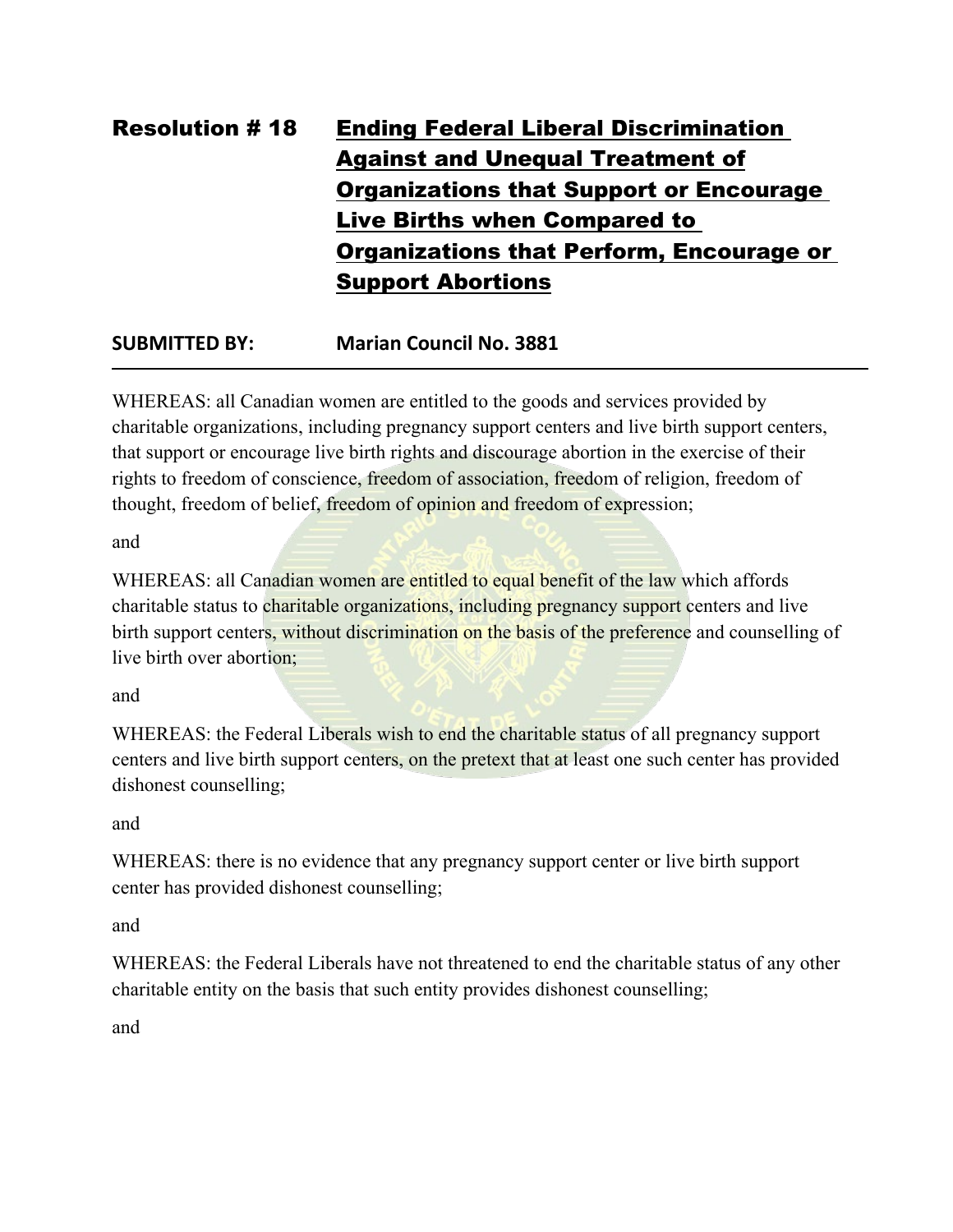WHEREAS: the Federal Liberals are not investigating or taking action to prevent dishonest counselling in any other charitable entity, apart from pregnancy support centers and live birth support centers;

and

WHEREAS: the Federal Liberals are discriminating between pregnancy support centers and live birth support centers, on the one hand, and all other charitable entities, on the other;

and

WHEREAS: what constitutes "dishonest counselling" is a matter of opinion;

and

WHEREAS: no head of government in a free and democratic society is entitled to determine what is true, what is honest and what is dishonest, and for any head of government to deny charitable status on the basis of what he believes is true, what he believes is honest and what he believes is dishonest, abrogates fundamental human rights and dignity;

and

WHEREAS: most Canadian women prefer live birth to abortion;

and

WHEREAS: live birth promotes life and other social benefits, including raising children who become responsible adults and parents, higher education, the advancement of civil society, happiness and Canadian citizenship, and facilitates adoption;

and

WHEREAS: many Canadian women believe that due to their financial and emotional circumstances, they cannot afford financially or emotionally to deliver and/or support their babies and support themselves;

and

WHEREAS: many Canadian women who prefer live birth to abortion require support from pregnancy support centers and live birth support centers in the form of free or discounted room, board, counselling and support in order to give birth to a healthy baby;

and

WHEREAS: pregnancy support centers and live birth support centers encourage women to deliver their babies and discourage abortion, which benefits women and society as a whole.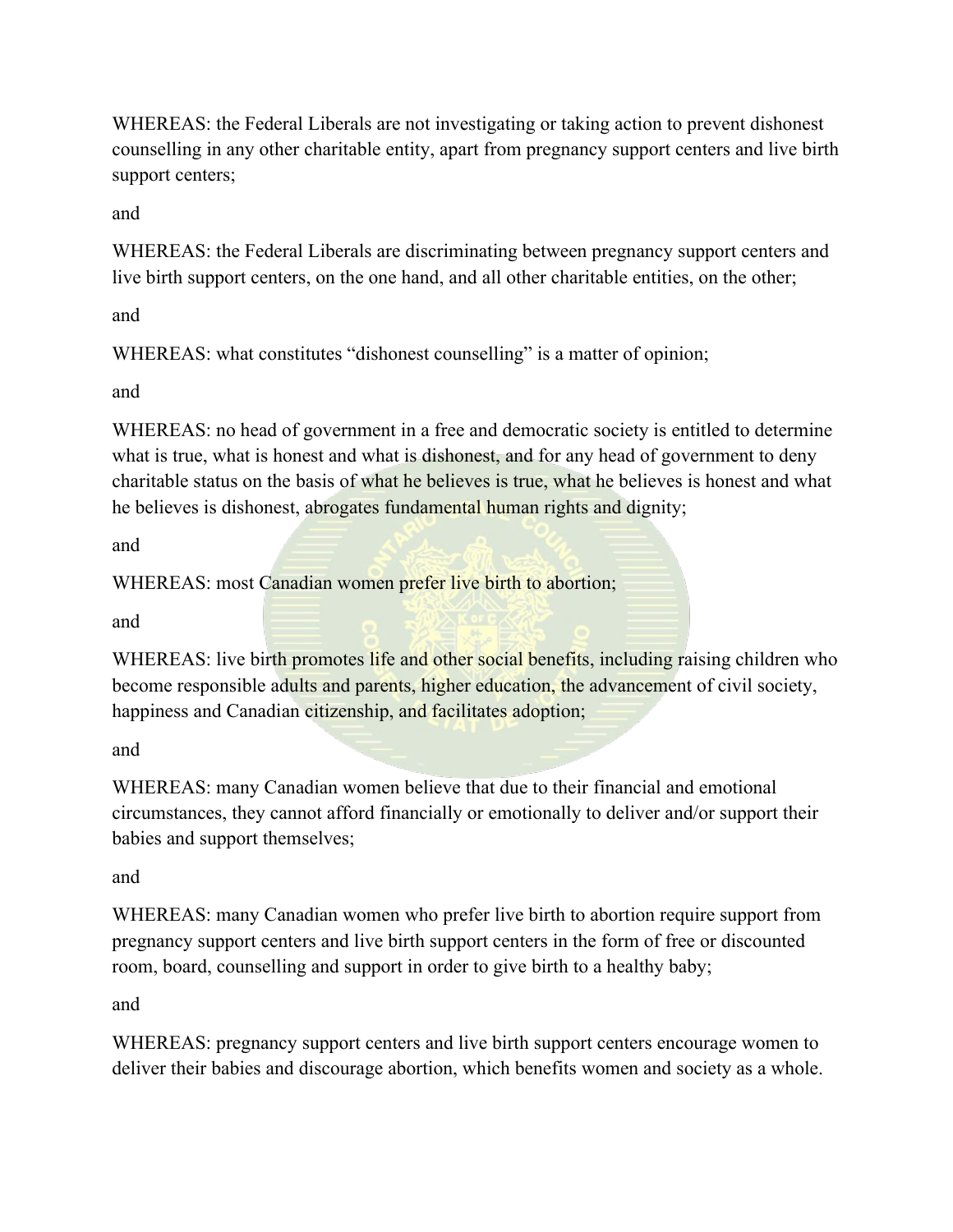THEREFORE, BE IT RESOLVED: that the Ontario State write a letter to all Dioceses and the priests of all parishes in Ontario, encouraging them to write letters, participate in petitions and organize campaigns in favor of ending Federal Liberal discrimination against and unequal treatment of organizations that support or encourage live births when compared to organizations that perform, encourage or support abortions

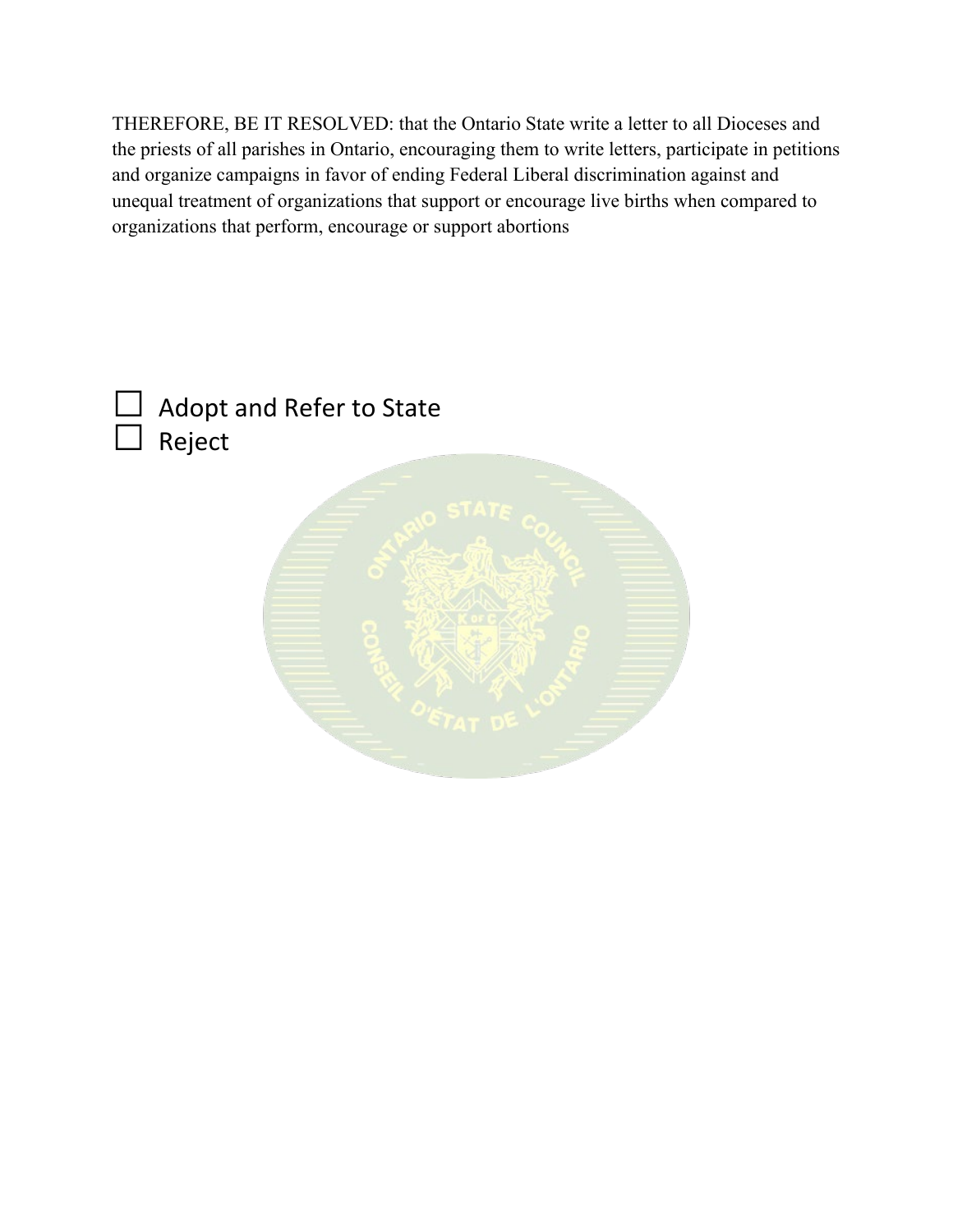## Resolution # 19 Support Catholic Teachings on Sexual Education in Catholic Schools

### **SUBMITTED BY: San Damiano, Council No 15861**

WHEREAS: the Knights of Columbus is a Catholic fraternal organization, which upholds the rights of Catholic parents;

and

WHEREAS: the Assembly of Catholic Bishops of Ontario in conjunction with Catholic educators and trustees released in 2012 the "Respecting Difference" resource, to promote the equity and respect in Ontario Catholic schools;

and

WHEREAS: in April 2016, the Assembly of Catholic Bishops of Ontario released guidelines for sexual education in Catholic schools. Affirming the rights of parents and the importance of fidelity to Church teaching;

and

WHEREAS: in their July 2018 response to the repeal of the previously imposed curriculum, the Assembly of Catholic Bishops of Ontario affirmed the role of parents as the primary educators of Catholic students, as set out in the Catechism paras. 2223-2228, and prayed that elected officials would listen intently to all the voices in developing new curriculums;

and

WHEREAS: the Ontario government produced a revised version of its expectations for sexual and health education in 2019, which included early introduction of aspects of certain concepts despite objections from many parents;

and

WHEREAS: many Catholic school boards in Ontario have raised rainbow flags and engaged in other public acts recognizing the month of June as Pride Month, for promotion of LGBQT and other interest groups;

and

WHEREAS: a Pride flag or resolution endorses a vision of the human person and human sexuality opposed to divine revelation, Catholic magisterial teaching and natural law.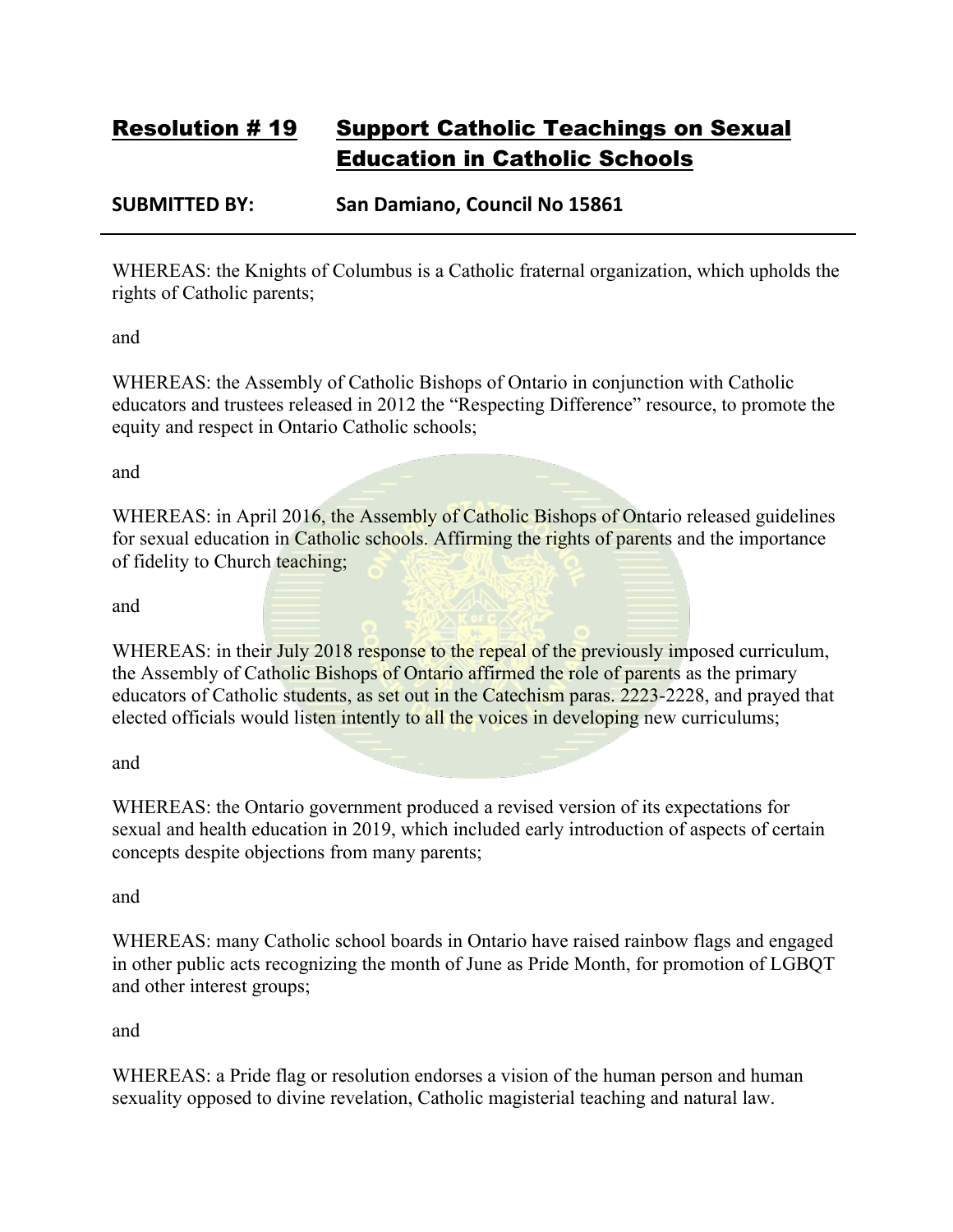THEREFORE, BE IT RESOLVED: that the Ontario State Council supports the positions asserted by the Assembly of Catholic Bishops of Ontario as previously asserted in its various submissions;

BE IT FURTHER RESOVLED: the Ontario State Council, in particular, asserts the right of parents to have comprehensive access to the content of the curriculum, to receive notice when their children are enrolled in classes with sexual education components, to receive notice of the specific lesson plans involving sexual education components in a timely fashion, or on request, and to be able to withdraw their children from classes or school activities on such topics if called by their conscience to do so;

BE IT FURTHER RESOLVED: that the Knights of Columbus support the teachings of the Catholic faith by opposing the usurpation of our denominational education rights by rainbow flags or "pride" resolutions, favor of a greater adherence to the teachings of the faith, such as honoring the Sacred Heart of Jesus in the month of June.

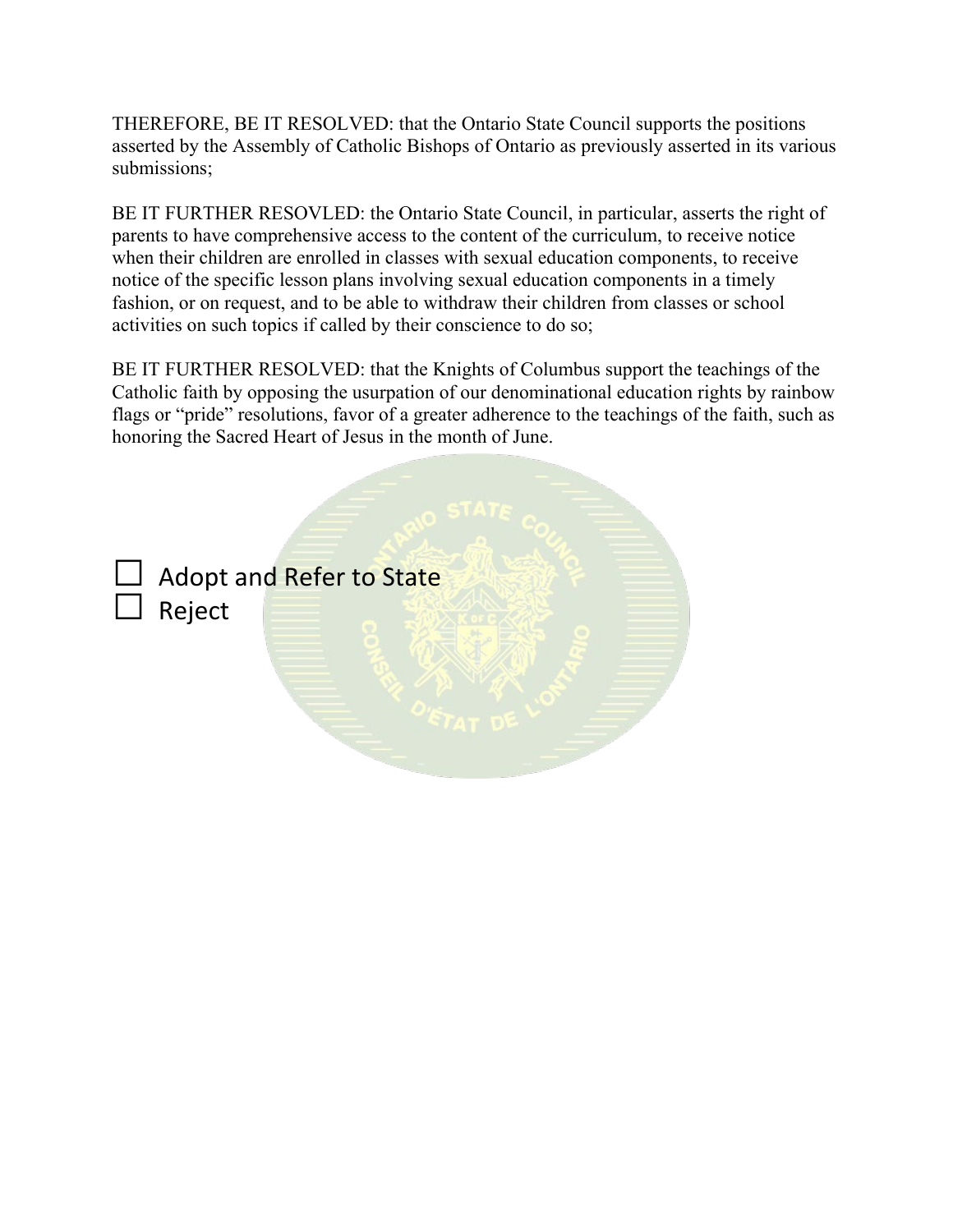# Resolution # 20 Oppose the Expansion of Medical Aid in Dying (M.A.I.D.) and Enhance the Availability of Palliative Care

#### **SUBMITTED BY: San Damiano, Council No 15861**

WHEREAS: we have witnessed an acceleration of access to euthanasia in Canada at an alarming rate since its removal from the Criminal Code in 2016;

and

WHEREAS: the government of Canada has passed Bill C-7, to amend the Criminal Code to allow assisted suicide to be made available to people suffering from mental illness, as of March 17, 2023;

and

WHEREAS: Bill C-7 establishes a Joint Committee of both houses of Parliament, who will review the provisions of the Criminal Code relating to medical assistance in dying, including issues relating to mature minors, advance requests, mental illness, the state of palliative care in Canada and the protection of Canadians with disabilities, and whereas such consultations are now occurring;

and

WHEREAS: though 87 percent of Canadians could benefit from palliative care at end-of-life, only 35 percent are receiving it, according to a recent report by the Canadian Institute for Health Information;

and

WHEREAS: the federal government previously pledged \$6 billion to go toward palliative care and home care expansion, without expanding such funds to date, but instead extended the timeframe to spend this commitment to 2027;

and

WHEREAS: the Knights of Columbus is a Catholic fraternal organization, which defends the right to life of all human beings from the moment of conception to natural death, based on both scientific grounds and teachings of the Church, whereby all human beings deserve equal respect, as formed in the image and likeness of God;

and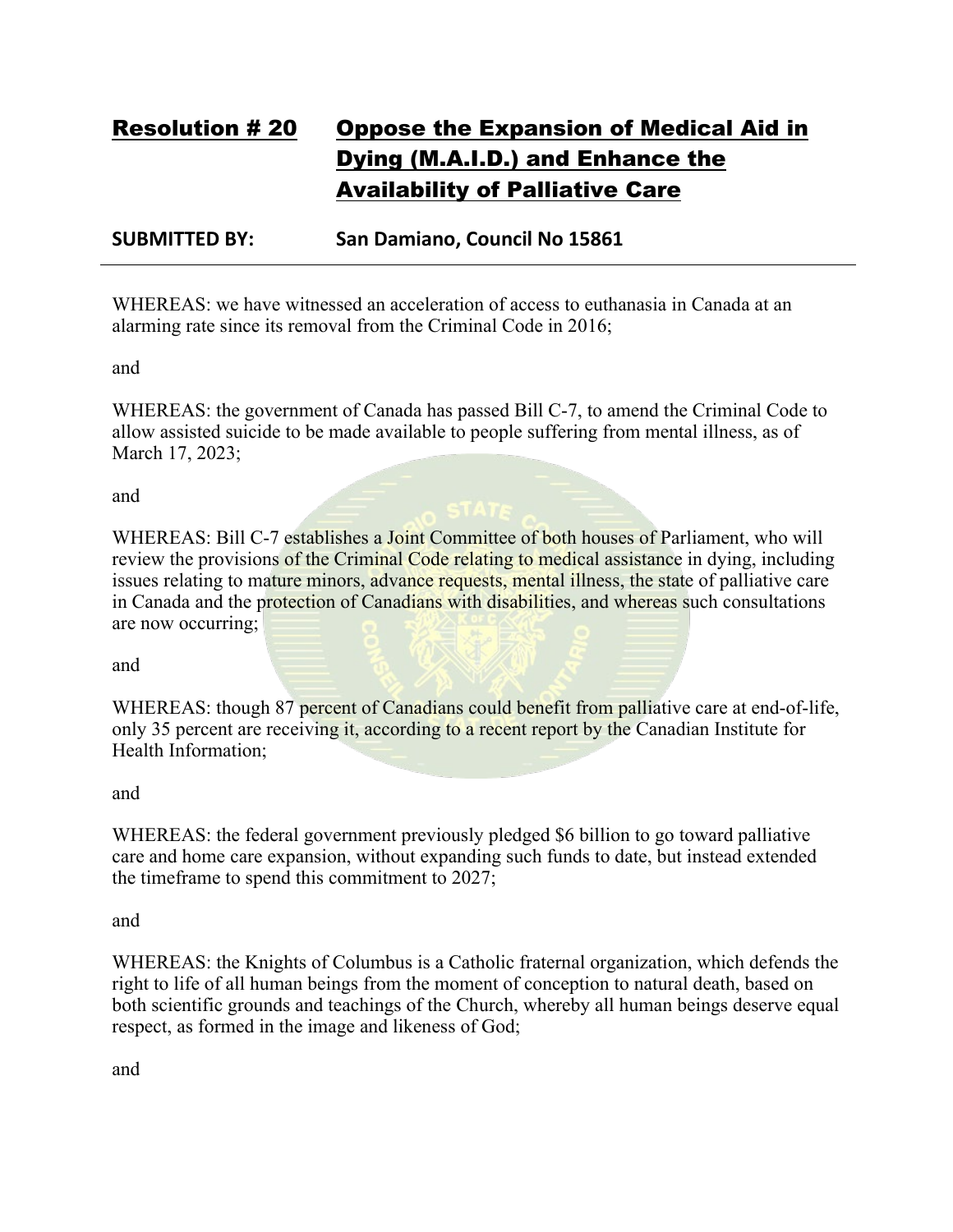WHEREAS: the Congregation for the Doctrine of Faith, in its newsletter **Samaritanus bonus**, dated September 22, 2020, approved by Pope Francis, called euthanasia an intrinsically evil act, in every situation or circumstance, and stated that those who approve laws of euthanasia and assisted suicide become accomplices of a grave sin.

THEREFORE, BE IT RESOLVED: that the Ontario State Council oppose efforts to expand Medical Aid In Dying as proposed by the federal government in its most recent amendments to the Criminal Code;

BE IT FURTHER RESOLVED: that the Ontario State Council promote a return to the commitment in favor of greater access to palliative care, from both the provincial and federal governments, by enhanced funding;

BE IT FURTHER RESOLVED: that the Knights of Columbus engage efforts to oppose the expansion of assisted suicide, and promote palliative care access and the protection of persons with disabilities, by submissions to the Joint Committee established by Bill C-7, by public statements, or by other means to be determined by the State Council.



Adopt and Refer to State □ Reject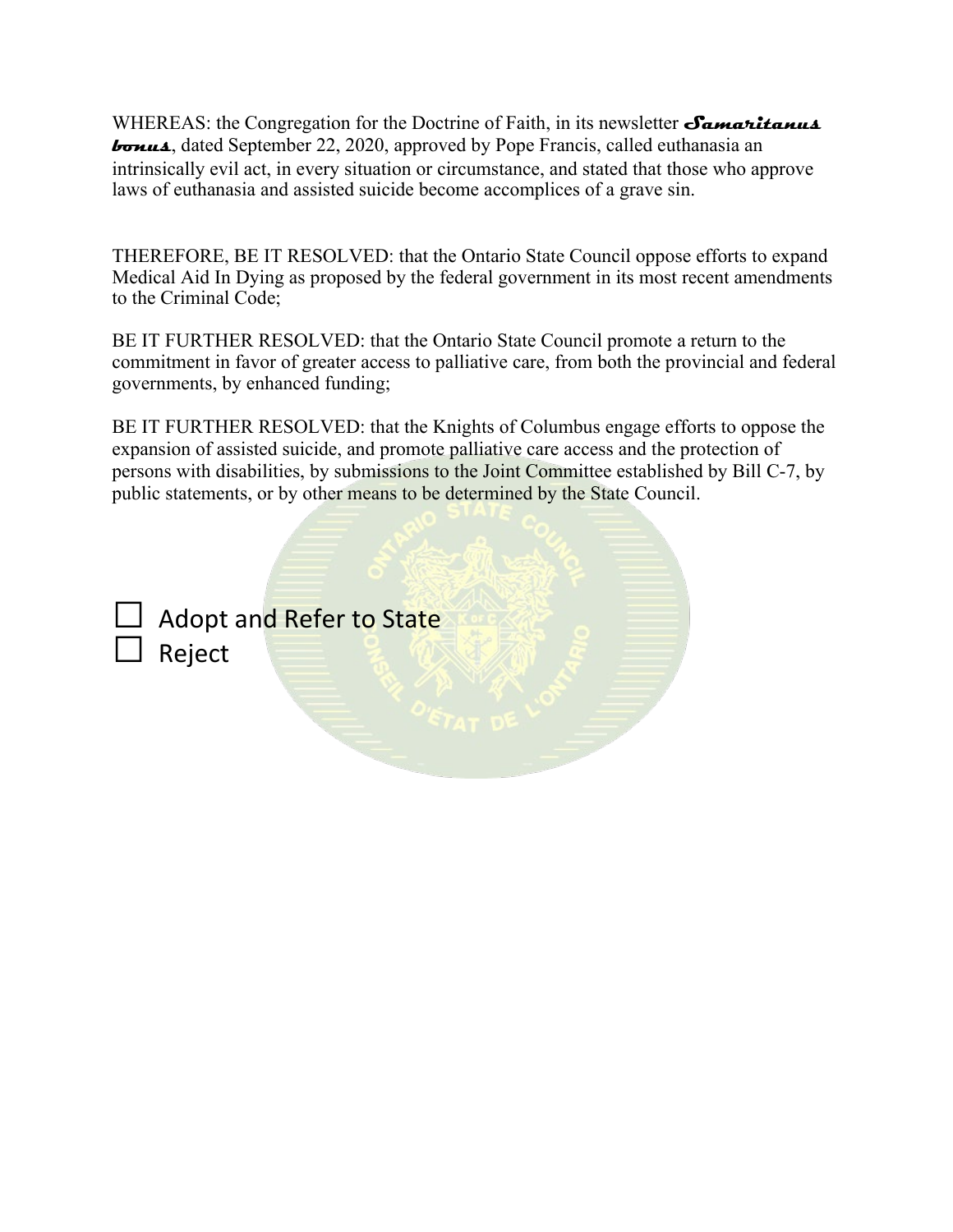## Resolution # 21 Canadian Unity

### **SUBMITTED BY: Ontario State Board**

WHEREAS**:** recent events in Canada are making it increasingly difficult to recognize our country because nefarious forces are trying to make Canadians turn inward and against each other;

and

WHEREAS: the world had been envious of Canada's success in bringing more than 250 ethnicities together in unity. Canada is a model of pluralism, freedom, democracy, and human rights and fundamental freedoms;

and

WHEREAS: Canada needs to heal and be united, so that it may resume its responsibility and leadership and goodwill on the world stage.

THEREFORE, BE IT RESOLVED THAT: we, the members of the Ontario Knights of Columbus in Ontario, in annual convention assembled, hereby reaffirm our fourth cardinal virtue of patriotism and our love of the Constitution Act (1867), the Canadian Bill of Rights (1960), the Constitution Act 1982, the Canadian Charter of Human Rights and Freedoms (1982), and the Canadian Multiculturalism Act (1988);

BE IT FURTHER RESOLVED THAT: the Ontario State Council Convention delegates reaffirm its commitment to working harder to unify our country from the Atlantic to the Pacific to the Arctic Ocean so that everyone can be heard and respected;

BE IT FURTHER RESOLVED: we, the Members of the Ontario Knights of Columbus, in State Council convention assembled, are committed to breaking down barriers between ethnocultural communities, bringing them together through dialogue and friendship. Our common denominator is Canada, our mutual aspiration must be to "stand on guard" for our nation and for religious tolerance, under one nation "Strong and Free";

BE IT FURTHER RESOLVED: we, the members of the Ontario Knights of Columbus, in the State Council convention assembled, authorize the State Board to encourage initiatives and programs to promote our Order in the province of Ontario to reverse the growing rift.

| $\Box$ Adopt and Refer to State |
|---------------------------------|
| $\Box$ Reject                   |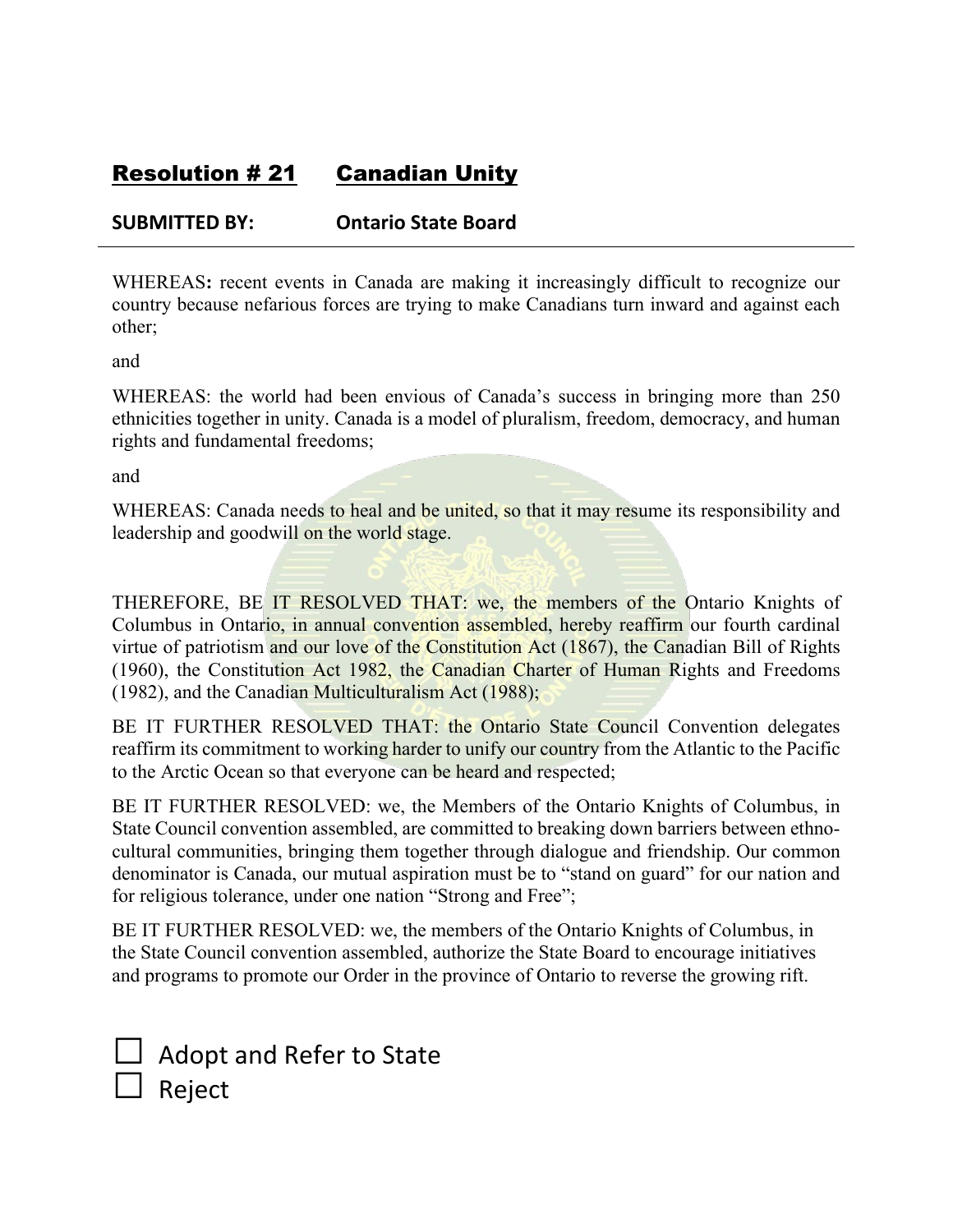## Resolution # 22 Public Funding of Catholic Schools

### **SUBMITTED BY: Ontario State Council**

WHEREAS: Publicly funded Catholic Education is regularly under attack in Ontario and will soon be facing yet another Court challenge to its very existence from two plaintiffs, Havercourt and Sutton, who filed an application in the Superior Court of Ontario in January, 2022\*;

and

WHEREAS: One of the most consistent sources of attack comes from One Public Education Now (OPEN) an organization financially backing the Havercourt/Sutton challenge;

and

WHEREAS: Publicly funded Catholic Education in Ontario is a gift of great value to the common good of the society in Ontario;

and

WHEREAS: The curriculum taught in Catholic Schools is rooted in the Gospel values of Jesus Christ and is designed to offer an inclusive learning environment that fosters spirituality and top academic and community-minded graduates\*;

and

WHEREAS: Catholic Education is part of the teaching arm of the Church just as the Knights of Columbus in all that they do are considered to be the right arm of the Church;

and

WHEREAS: Catholic school communities celebrate what matters most — faith, inclusivity, diversity, and academic excellence. Catholic schools produce graduates who are responsible citizens, caring family members and collaborative contributors to the common good of society;

and

WHEREAS: The Catholic Church has been educating persons since it was formed by Jesus Christ and Catholic Education in Canada has been in existence since the fifteenth century or earlier;

and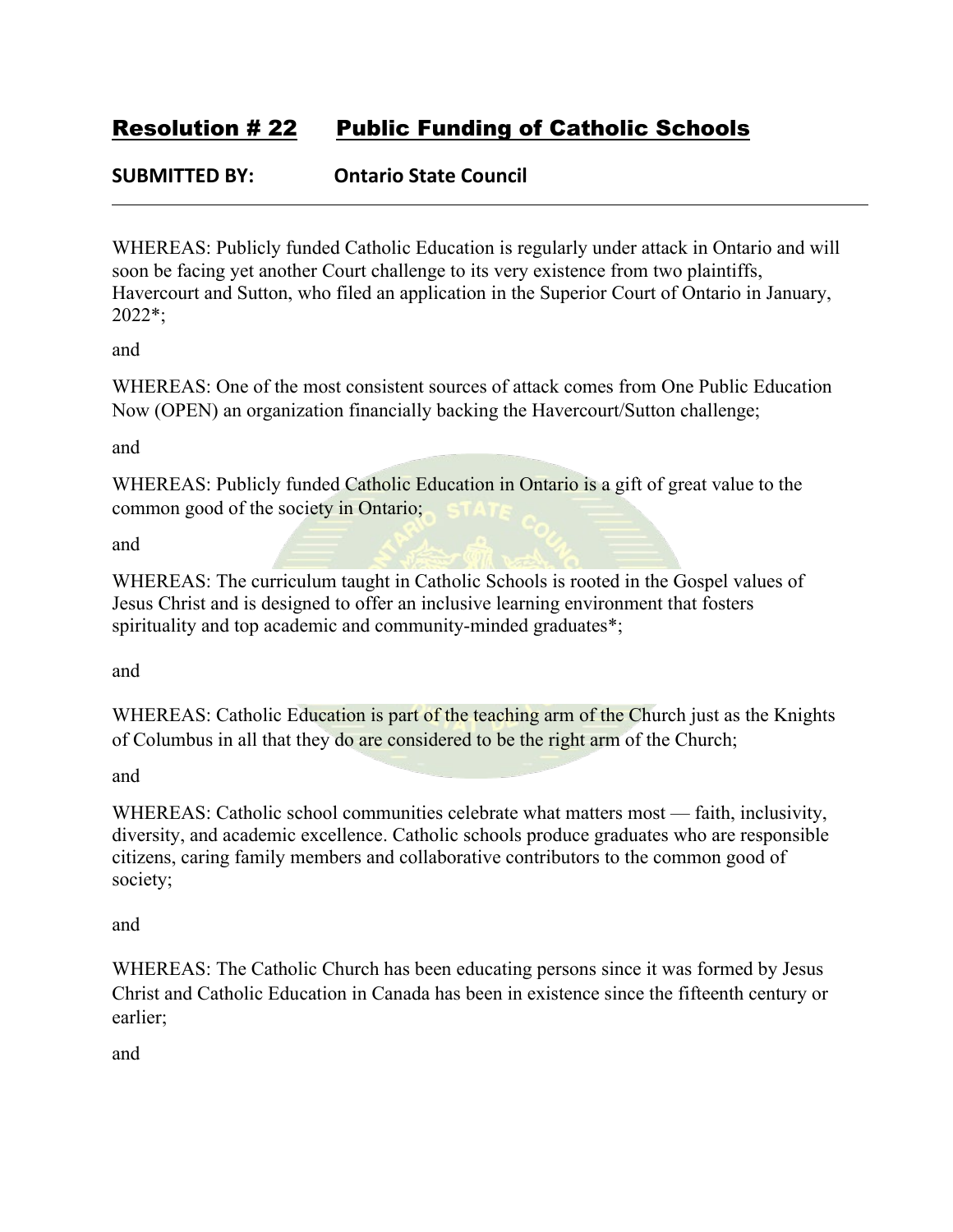WHEREAS: There are presently over half a million students in Catholic schools throughout Ontario, and 29 Catholic School Boards;

and

WHEREAS: There are presently four types of schools in Ontario, English Public, English Catholic, French Public and French Catholic, organized in four school board associations.

THEREFORE, BE IT RESOLVED: that the State Council of the Knights of Columbus of Ontario write to the Premier of the Province, the Honourable Doug Ford and the Minister of Education, Stephen Lecce to state our support for the continued funding of the English Catholic and the French Catholic School Boards throughout Ontario;

THEREFORE, BE IT FURTHER RESOLVED: that the State Council encourage each Council in Ontario to write and/or visit their Minister of Provincial Parliament (MPP) stating their support for publicly funded Catholic English and French Education in the Province of Ontario;

THEREFORE, BE IT FURTHER RESOLVED: that the State Council encourage every Knight in Ontario to write and/or visit their MPP expressing their support for publicly funded Catholic English and French Education in the Province of Ontario.

\_\_\_\_\_\_\_\_\_\_\_\_\_\_\_\_\_\_\_\_\_\_\_\_\_\_\_\_\_\_\_\_\_\_\_\_\_\_\_\_\_\_\_\_\_\_\_\_\_\_\_\_\_\_\_\_\_\_\_\_\_\_\_\_\_\_\_\_\_\_\_\_\_\_\_\_

Adopt and Refer to State  $\Box$  Reject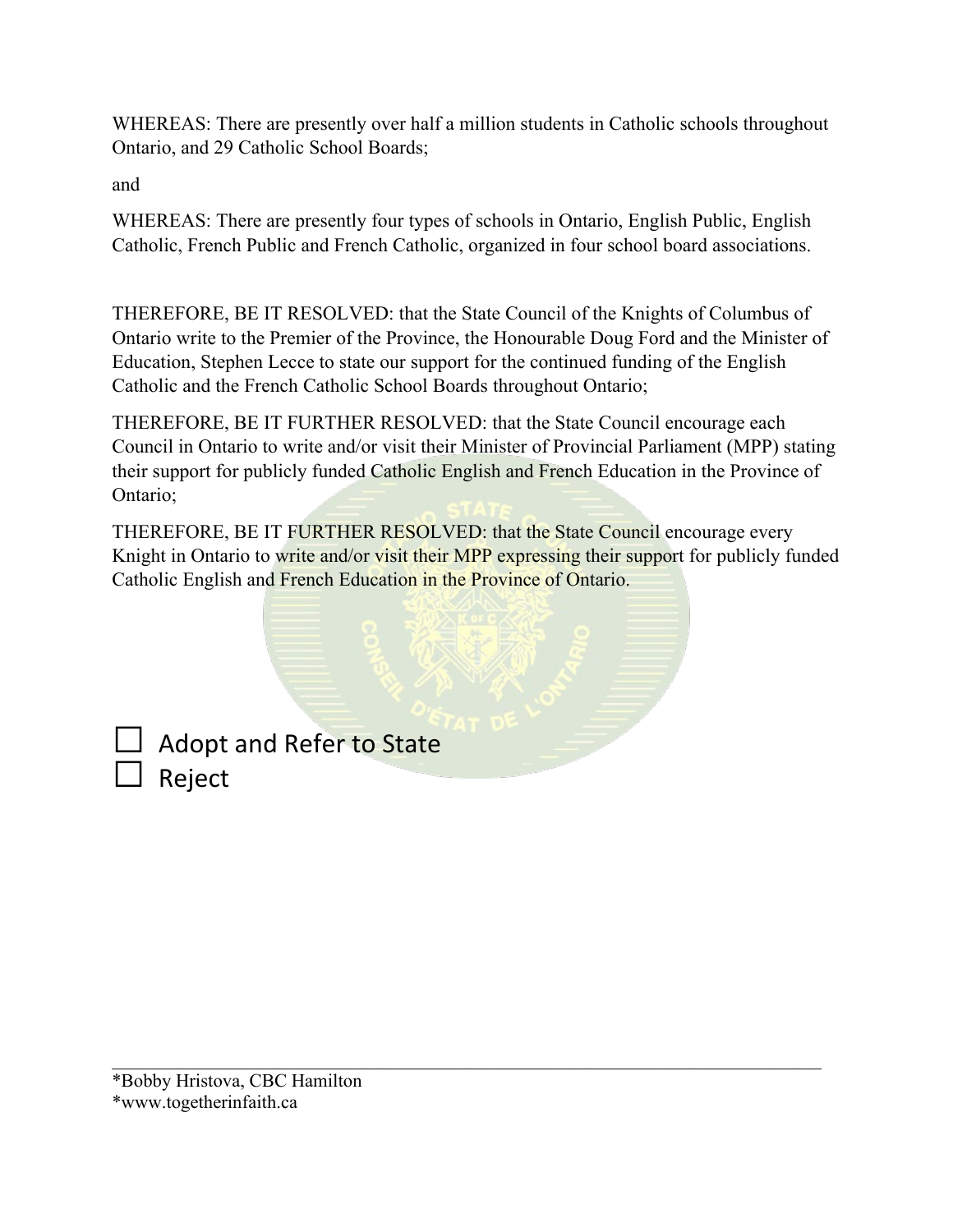## Resolution #23 Ukraine

### **SUBMITTED BY: Ontario State Council**

WHEREAS: the Russian invasion of Ukraine has resulted the deaths of thousands and the displacement of millions of people, including children

and

WHEREAS: speaking of the invasion, on March 6, 2022, our Holy Father, Pope Francis, lamented, "rivers of blood and tears are flowing. This is not just a military operation but a war which sows death, destruction and misery"'

and

WHEREAS: Pope Francis further exhorted, "In that martyred country the need for humanitarian assistance is growing by the hour." and "War is madness, please stop."<sup>1</sup>

and

WHEREAS: On March 2, 2022, the General Assembly of the United Nations, in an Emergency Special Session, "overwhelmingly adopted a resolution demanding the Russian Federation immediately end its invasion of Ukraine and unconditionally withdraw all its military forces from that neighbouring country" and "deploring in the strongest terms its aggression against *Ukraine* in violation of the Charter of the  $\bm{\mathit{V}}$ nited  $\bm{\mathit{N}}$ ations".

and

WHEREAS: The Ukrainian community in Canada is the third largest in the world and Knights of Columbus in Ontario were instrumental in establishing the Knights of Columbus, with active councils, in Ukraine.

THEREFORE, BE IT RESOLVED THAT: Knights of Columbus in Ontario join Knights in all jurisdictions in praying for Ukraine and Russia to live in peace and friendship

and

BE IT FURTHER RESOLVED THAT: Knights of Columbus in Ontario join Knights in all jurisdictions in making generous financial donations to the Ukraine Solidarity Fund established by the Knights of Columbus Supreme

and